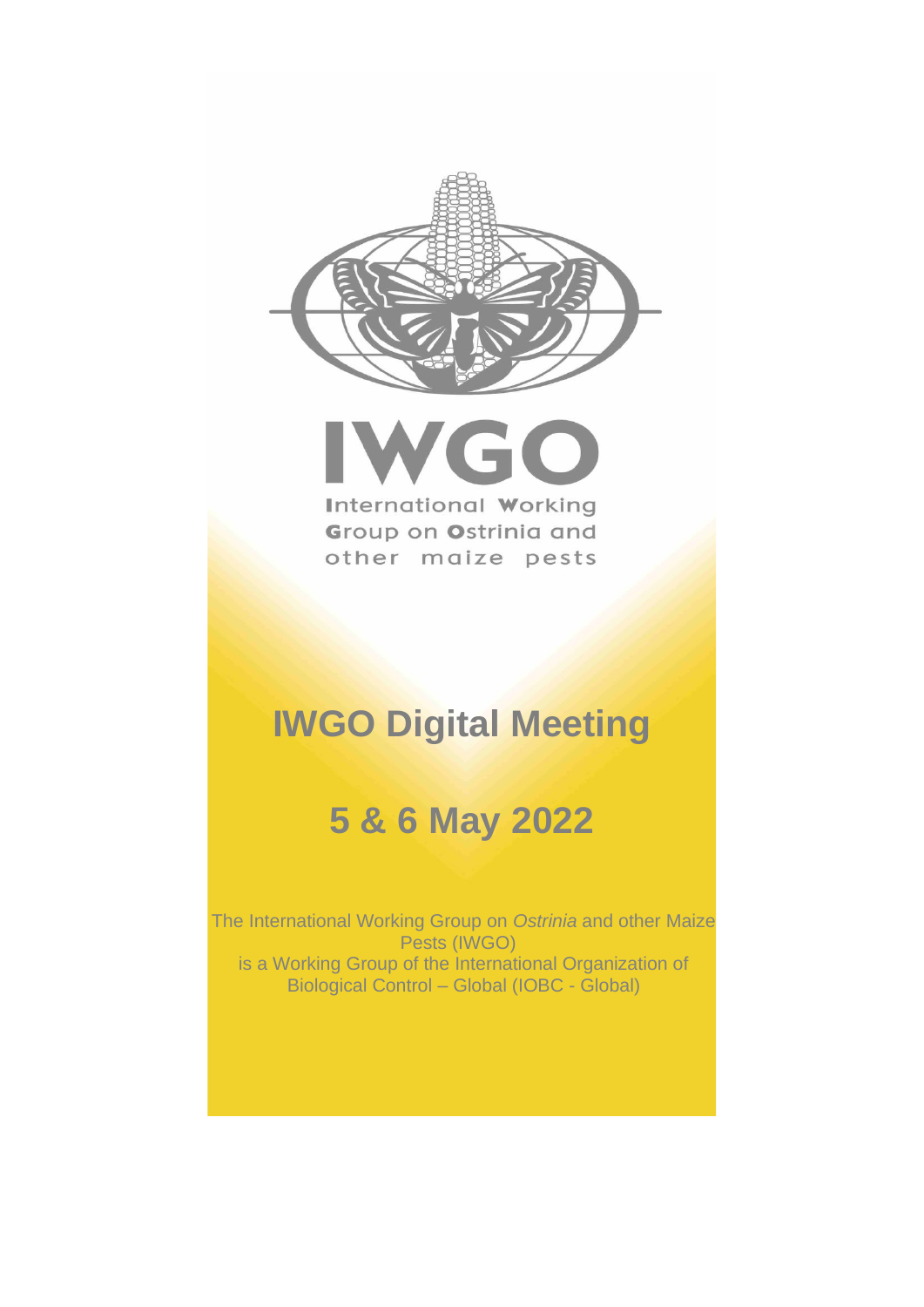

# **IWGO Digital Meeting 5 & 6 May 2022**

# **Scientific Programme**

# **Thursday, 5 May 2022**

| <b>Swiss</b><br><b>Time</b> | <b>Presenter</b>                   | <b>Title of Presentation</b>                                                                                                                                   |  |  |
|-----------------------------|------------------------------------|----------------------------------------------------------------------------------------------------------------------------------------------------------------|--|--|
| 13:00                       | <b>IWGO Convenors</b>              | Welcome                                                                                                                                                        |  |  |
| 13:10                       | Qiulin WU                          | Migration routes of the invasive fall armyworm<br>Spodoptera frugiperda in China                                                                               |  |  |
| 13:30                       | Yongzhi ZHONG                      | Pheromone binding protein identification for sex<br>pheromone of fall armyworm                                                                                 |  |  |
| 13:50                       | Zhenying WANG                      | Monitoring and management of fall armyworm,<br>Spodoptera frugiperda, in China                                                                                 |  |  |
| 14:10                       | Tao JIN                            | Biocontrol potential of Trichogramma species<br>against Spodoptera frugiperda and their field<br>efficacy in maize                                             |  |  |
| 14:30                       | <b>Marc KENIS</b>                  | Classical biological control of fall armyworm: should<br>we choose the most efficient parasitoid or the<br>safest?                                             |  |  |
| 14:50                       | <b>Stefan TOEPFER</b>              | Steps to develop an effective nematode-based<br>biological control solution for the fall armyworm                                                              |  |  |
| 15:10                       | <b>Break</b>                       |                                                                                                                                                                |  |  |
| 15:25                       | Lakpo Koku AGBOYI                  | Perspectives for sustainable management of fall<br>armyworm in Africa                                                                                          |  |  |
| 15:45                       | Kyeong-Yeoll LEE                   | Invasion of Spodoptera frugiperda into Korea and<br>identification of entomopathogenic fungus<br>Metarhizium rileyi as a potential biological control<br>agent |  |  |
| 16:05                       | <b>Bruce TABASHNIK</b>             | Managing fall armyworm in Africa: can Bt maize<br>sustainably improve control?                                                                                 |  |  |
| 16:25                       | Juan-Luis JURAT-<br><b>FUENTES</b> | DNA-based screening and mechanisms of<br>resistance to Bt corn in fall armyworm and corn<br>earworm                                                            |  |  |
| 16:45                       | <b>IWGO Convenors</b>              | Wrap-up Day 1                                                                                                                                                  |  |  |
| 16:55                       | <b>IWGO Convenors</b>              | End Day 1                                                                                                                                                      |  |  |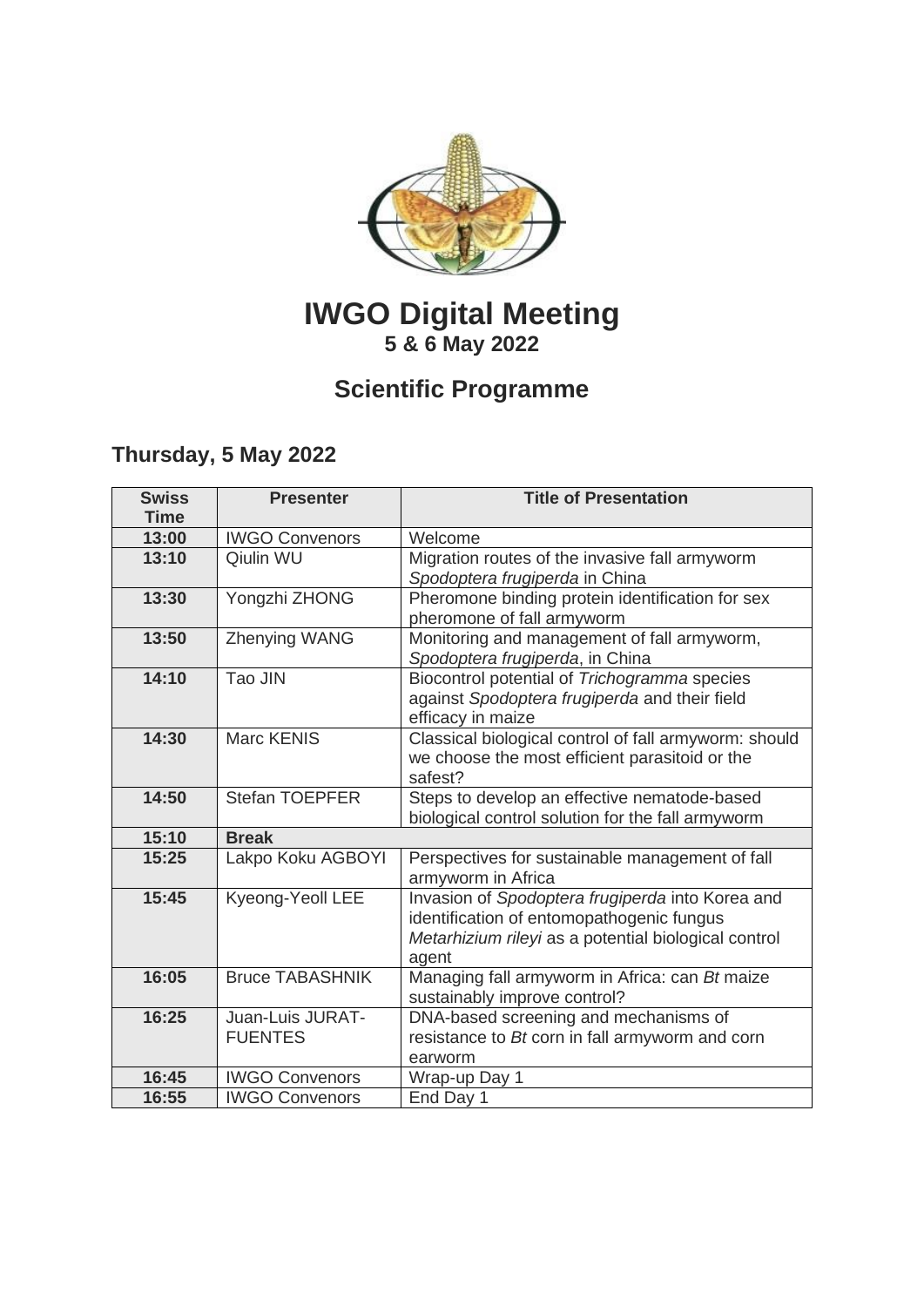# **Friday, 6 May 2022**

| <b>Swiss</b> | <b>Presenter</b>      | <b>Title of Presentation</b>                                                             |  |  |
|--------------|-----------------------|------------------------------------------------------------------------------------------|--|--|
| <b>Time</b>  |                       |                                                                                          |  |  |
| 13:00        | <b>IWGO Convenors</b> | Welcome                                                                                  |  |  |
| 13:05        | <b>Yuegin WANG</b>    | Inheritance and fitness costs of Vip3Aa19                                                |  |  |
|              |                       | resistance in Mythimna separata                                                          |  |  |
| 13:25        | Jingfei GUO           | Genotypic variation in field-grown maize eliminates                                      |  |  |
|              |                       | trade-offs between resistance, tolerance and growth                                      |  |  |
|              |                       | in response to high pressure from the Asian corn                                         |  |  |
|              |                       | borer                                                                                    |  |  |
| 13:45        | <b>Erik DOPMAN</b>    | Four genes underlie voltinism and sex pheromone                                          |  |  |
|              |                       | use in the European corn borer moth                                                      |  |  |
| 14:05        | <b>Dominic REISIG</b> | Impact of maize seed mixtures on Helicoverpa zea                                         |  |  |
|              |                       | (Lepidoptera: Noctuidae) phenotype and genotype                                          |  |  |
| 14:25        | Anna BERECZKI         | Integrating automated pest trapping and population                                       |  |  |
|              |                       | dynamics modelling for optimising the timing of                                          |  |  |
|              |                       | cotton bollworm control options                                                          |  |  |
| 14:45        | Dakota BUNN           | Contribution of larvae developing on corn and dry                                        |  |  |
|              |                       | beans to the adult population of western bean                                            |  |  |
|              |                       | cutworm in Michigan                                                                      |  |  |
| 15:05        | <b>Break</b>          |                                                                                          |  |  |
| 15:20        | Brad S. COATES        | The USDA-ARS Ag100Pest Initiative: developing                                            |  |  |
|              |                       | chromosome-level genome assemblies for corn                                              |  |  |
| 15:40        |                       | pest insects                                                                             |  |  |
|              | <b>Dimpal LATA</b>    | Genome size evolution in the beetle genus<br><b>Diabrotica</b>                           |  |  |
| 16:00        | Kyle PADDOCK          |                                                                                          |  |  |
|              |                       | Western corn rootworm (Diabrotica virgifera<br>virgifera LeConte) resistance to Bacillus |  |  |
|              |                       | thuringiensis is linked to altered bacterial community                                   |  |  |
| 16:20        | Kyle BEKELJA          | Intersections between chemicals and biopesticides:                                       |  |  |
|              |                       | seed coatings may obstruct resistance management                                         |  |  |
|              |                       | plan for GMOs targeting western corn rootworm                                            |  |  |
|              |                       | (Diabrotica virgifera virgifera LeConte)                                                 |  |  |
| 16:40        | <b>IWGO Convenors</b> | Wrap-up Day 2                                                                            |  |  |
| 16:50        | Ivan RWOMUSHANA       | Nairobi, Kenya to host the 28th International                                            |  |  |
|              |                       | Working Group on Ostrinia and other Maize Pests                                          |  |  |
|              |                       | (IWGO) Conference in 2023                                                                |  |  |
| 17:00        | <b>IWGO Convenors</b> | End Day 2                                                                                |  |  |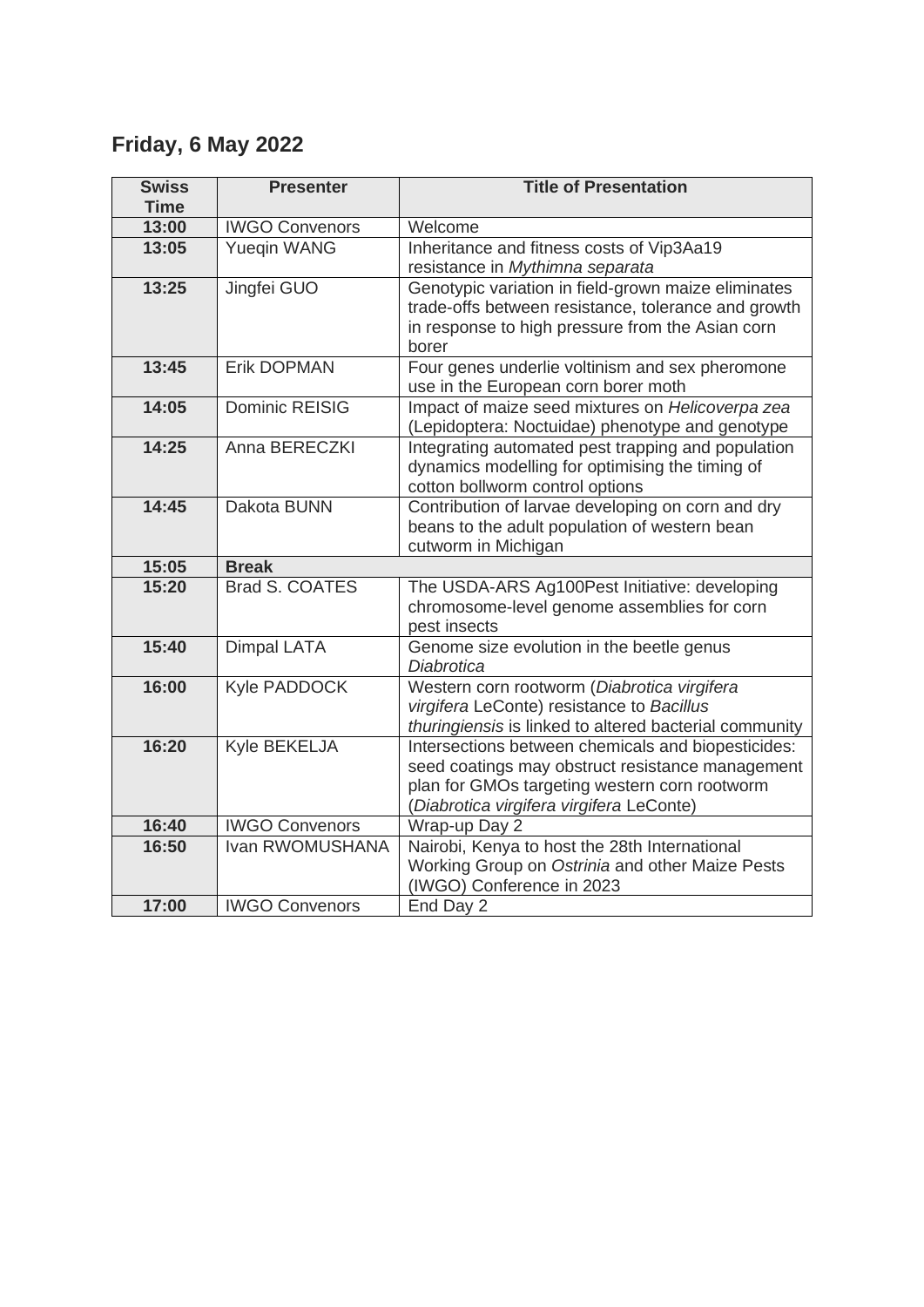#### **Talk - O1 - IWGO Digital Meeting 2022**

#### **Migration routes of the invasive fall armyworm** *Spodoptera frugiperda* **in China**

Qiulin Wu<sup>1,2</sup>, Yuying Jiang<sup>3</sup>, Jie Liu<sup>3</sup>, Gao Hu<sup>4</sup> & Kongming Wu<sup>2</sup>

*<sup>1</sup>School of Applied Meteorology, Nanjing University of Information Science & Technology, Nanjing, China*

*2 Institute of Plant Protection, Chinese Academy of Agricultural Sciences, Beijing, China <sup>3</sup>National Agro-Tech Extension and Service Center, Beijing, China <sup>4</sup>College of Plant Protection, Nanjing Agricultural University, Nanjing, China*

Taking advantages of its long-distance migration capacity, omnivorous, high fecundity, and resistance to pesticides, the fall armyworm (FAW) *Spodoptera frugiperda* (J.E. Smith), a crop pest native to the Americas, has posed a serious threat to the nation's agriculture production since its first invasion into China in mid-December 2018. In China, maize is not only one of the most important crop plants with widest area but the most suitable host plant for the devastating FAW. Once the outbreak of invasive FAW happens, it will soon ravage the maize crops in China. In our project, the Asian monsoon-governed migration routes and patterns of FAW in maize-cropping regions of China were unveiled by systematic field surveys, long-term searchlight-trap monitoring, meso-scale numerical simulations of synoptic conditions, air-based trajectory analysis and statistical analysis *etc.* The studies indicate that FAW performs two major migration pathways, including the eastern and the western routes, to fly across the eastern and western China separately, which has caused regional severe infestation. Specifically, the western migration route of FAW originates from Myanmar and Yunnan, China and ends in north-western China in July, especially in Ningxia and Alxa Left Banner of Inner Mongolia, China, while the eastern pathway starts from the north-eastern Indo-China Peninsula and southern China and reaches the North China Plain and the south of Northeast China Plain by October. Our results provide scientific support for the early warning, green prevention, and ecological control of the widespread FAW populations in China.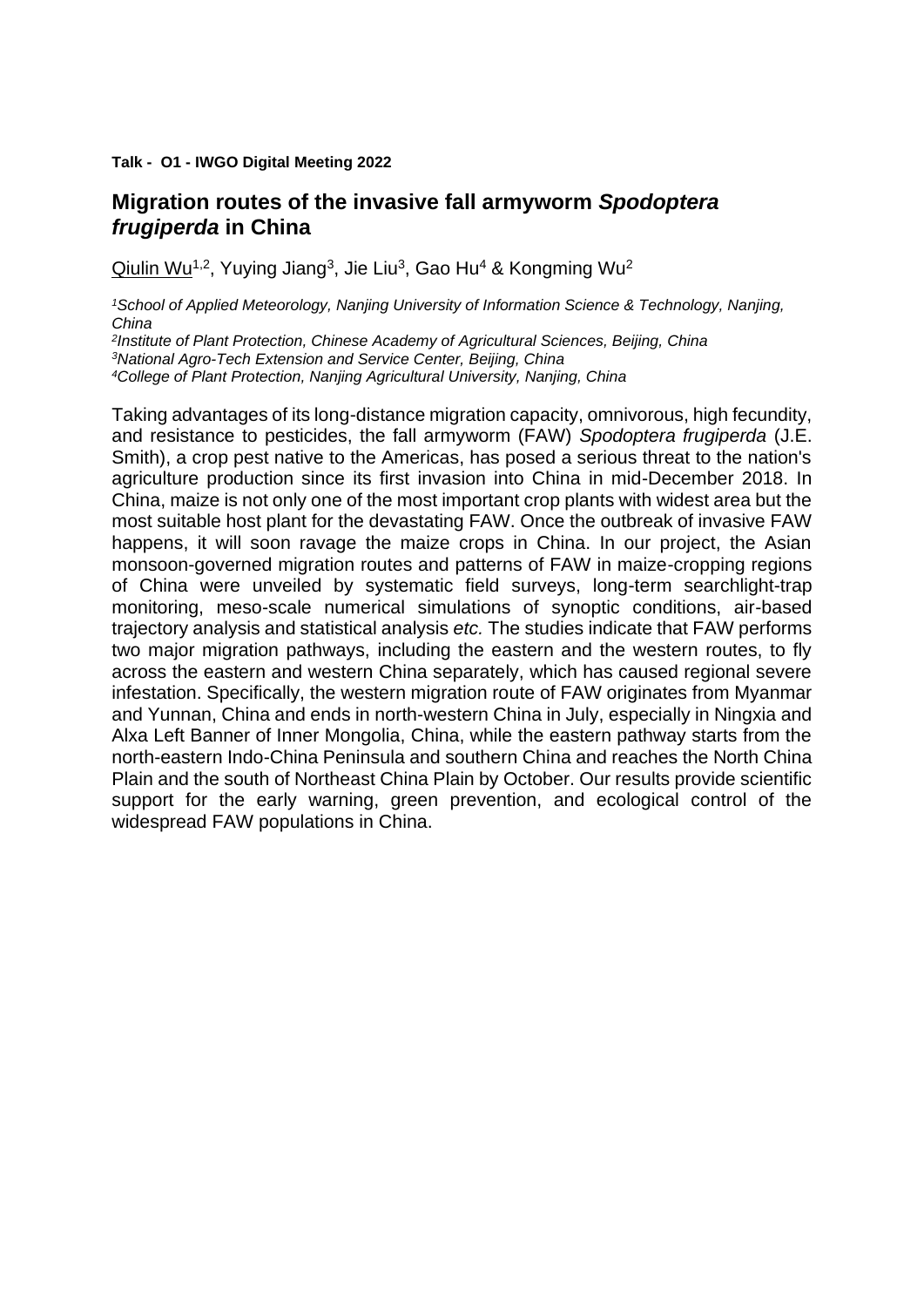**Talk - O2 - IWGO Digital Meeting 2022**

#### **Pheromone binding protein identification for sex pheromone of fall armyworm**

Yongzhi Zhong<sup>1</sup>, Feng Zhang<sup>2,3</sup> & Haoliang Chen<sup>1</sup>

*1Anhui-CABI Joint Laboratory for Agricultural Pest Control, Institute of Plant Protection and Agroproducts Safety, Anhui Academy of Agricultural Sciences, Hefei, China <sup>2</sup>MARA-CABI Joint Laboratory for Bio-safety, Institute of Plant Protection, Chinese Academy of Agricultural Sciences, Beijing, China <sup>3</sup>CABI East & South-East Asia, Beijing, China*

*Spodoptera frugiperda* among the China population employs a four-component sex pheromone blend to accelerate male-female allocation and mating behavior. The underlying molecular mechanism has been incompletely elucidated. In the current study, we showed that differences existed between genders toward the four sex pheromone components, including *Z*9-14:AC, *Z*7-12:AC, *Z*9-12:AC, and *Z*11-16:AC, in terms of electrophysiological responses and behavioral valences. Male adults were significantly more sensitive to all tested compounds than female adults. Furthermore, ecological outputs may be related to four pheromone-binding proteins, namely, SfruPBP1, SfruPBP2, SfruPBP3, and SfruPBP4. They formed four distinct clades within the lepidopteran phylogeny, and male adults expressed significantly higher levels of *SfruPBP1* and *SfruPBP2* than female adults. We observed the highest binding affinities of SfruPBP1 toward all four sex pheromone components. SfruPBP4 had moderate binding affinities for *Z*7-12:AC, *Z*11-16:AC, and *Z*9-12:AC, while SfruPBP2 showed binding toward *Z*9-14:AC. This observation suggests that SfruPBP1 plays a key role in sex pheromone discrimination and drives sexually biased behavioral decisions toward certain pheromone components. These findings will help to develop behavioral-mediating tools as part of integrated pest management approaches for this cross-border pest.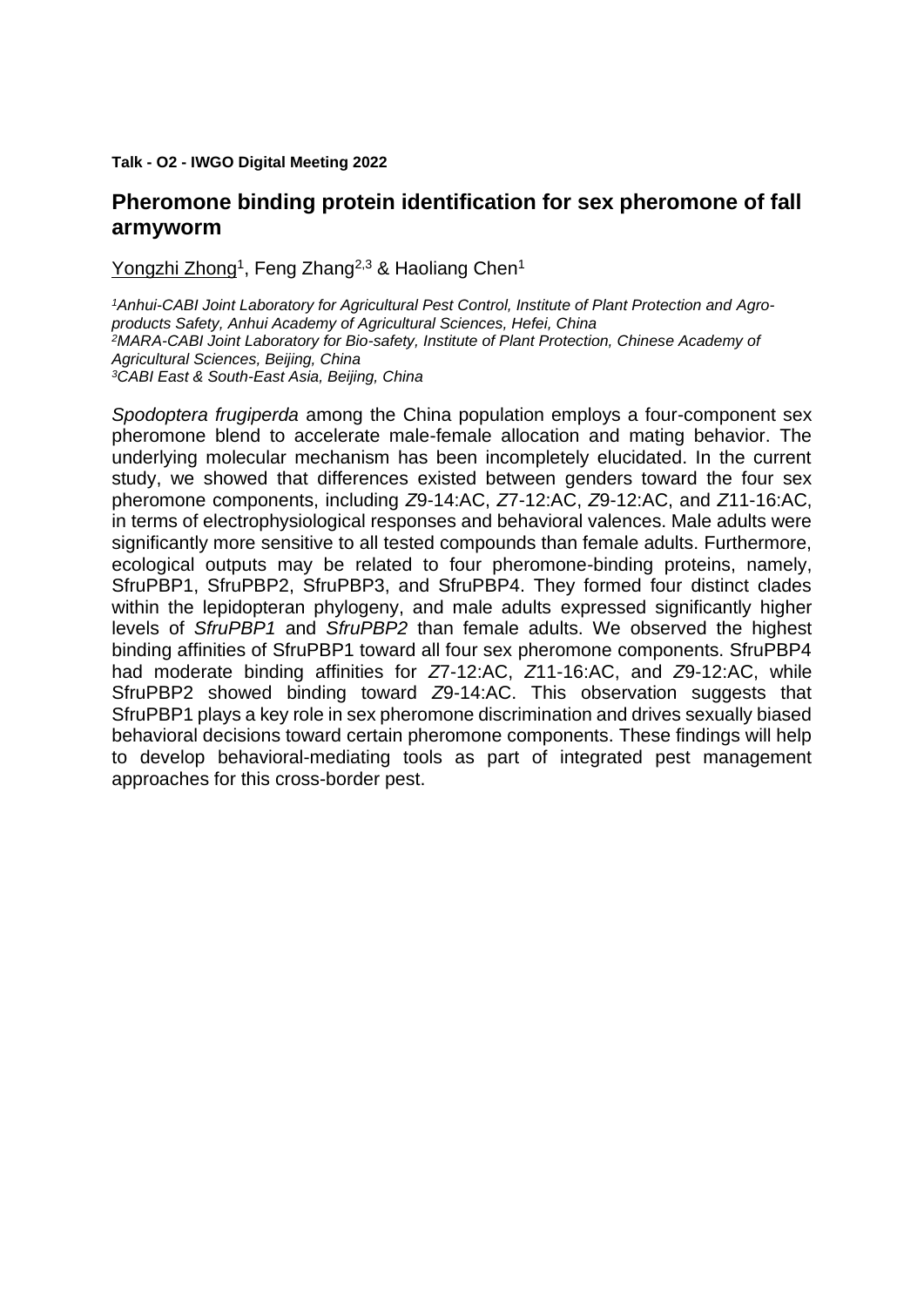#### **Talk - O3 - IWGO Digital Meeting 2022**

# **Monitoring and management of fall armyworm,** *Spodoptera frugiperda,* **in China**

Zhenying Wang<sup>1</sup>

#### *1 Institute of Plant Protection, Chinese Academy of Agricultural Sciences, Beijing, China*

The fall armyworm, *Spodoptera frugiperda* (Smith), is native to the tropical and subtropical regions in the Americas. It has been one of the most important insect pests of corn and another migratory pest that migrate north in spring and back south in autumn, since invaded in China in January of 2019. About 1.36 million ha corn infested by fall armyworm in 24 provinces in 2021. The annual generations of the fall armyworm were 1 to 7 from north to south of China. In order to manage of the invasive pest, a national monitoring and early warning system based on insect radar combined with searchlight traps and sex pheromone traps was set up to provide the information of population dynamics and the possible landing regions during migrating to the main corn growing regions. Strategies for fall armyworm, including the regionalization management strategy with different control measures, biological control with biopesticides and natural enemies, physical control, seed coating, resistance to insecticides monitoring, new application technique for insecticide of broadcasting tiny granules by drone. Technical specifications for forecast and control of fall armyworm issued by Ministry of Agriculture and Rural Affairs of China in 2021.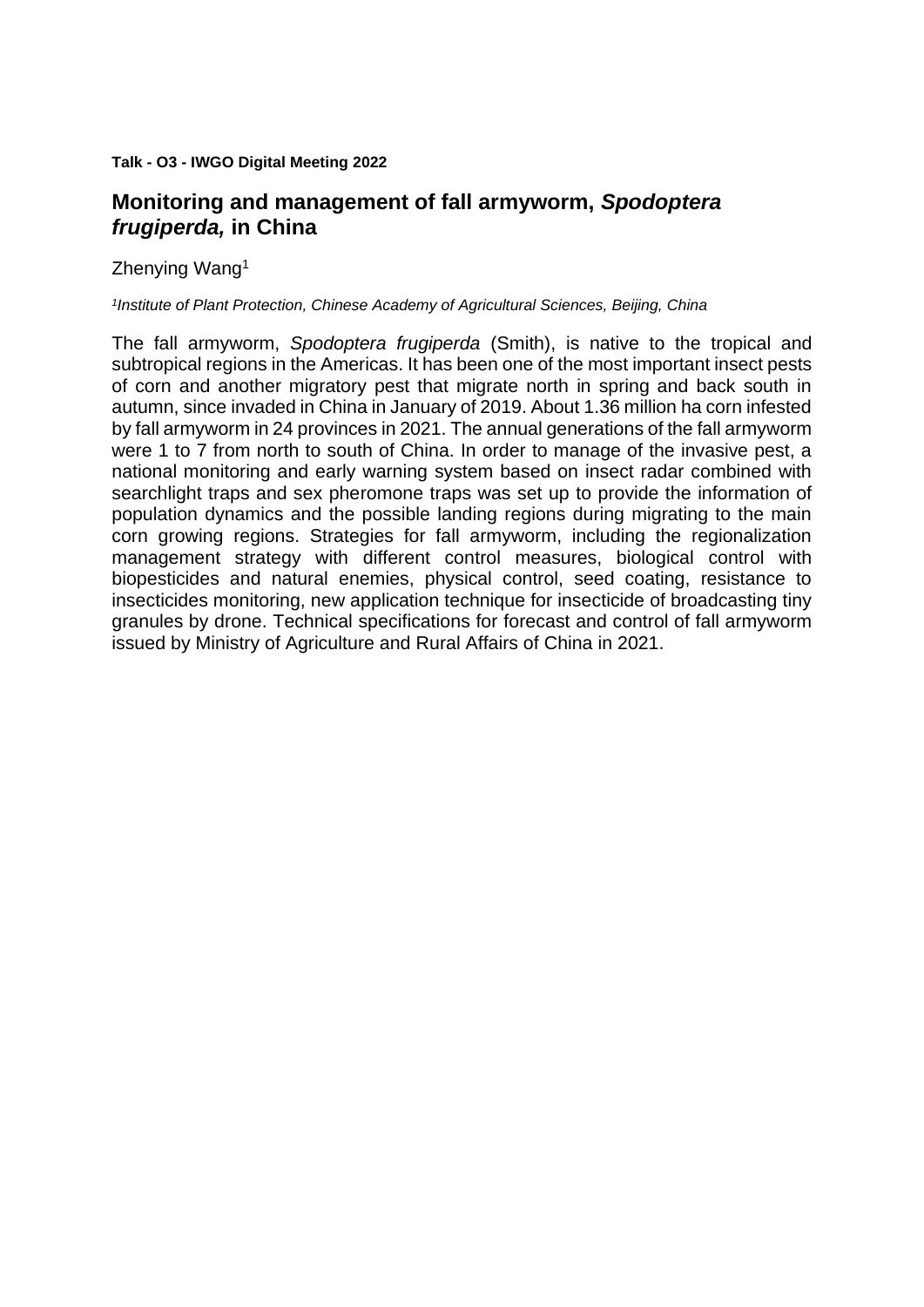#### **Talk - O4 - IWGO Digital Meeting 2022**

# **Biocontrol potential of** *Trichogramma* **species against** *Spodoptera frugiperda* **and their field efficacy in maize**

Tao Jin<sup>1</sup>

*<sup>1</sup>Environment and Plant Protection Institute, Chinese Academy of Tropical Agricultural Sciences, Haikou, China*

We evaluated egg parasitoids of the genus *Trichogramma* (Hymenoptera: Trichogrammatidae) in the biocontrol of *Spodoptera frugiperda* (Smith), a recently invaded pest in China. To compare host selection and fitness, the parasitization capacity of seven *Trichogramma* species were measured with different aged-adults, as well as allowed to parasitize *S. frugiperda* eggs at different host egg densities in the laboratory. The field trials involved the release of *T. chilonis*, *T. ostriniae*, *T. confusum*, and *T. pretiosum*, in a maize plantation in Danzhou, Hainan. The results showed that the numbers of eggs parasitized by ten female *T. chilonis*, *T. ostriniae*, and *T. confusum* within the initial 24-hours were 101.5, 87 and 93, respectively. The total number of eggs parasitized by *T. chilonis*, *T. ostriniae*, *T. confusum*, and *T. pretiosum* within the first 96 h were 180, 139, 191.3 and 169, respectively. The most effective egg densities were 35, 30, 40 and 40 eggs/tube (84.8 cm<sup>3</sup>), with *T. chilonis*, *T. ostriniae*, *T. confusum*, and *T. pretiosum* affecting 21.7, 18.8, 23.8 and 16, respectively. After *T. chilonis*, *T. ostriniae*, *T. confusum*, and *T. pretiosum* were released, the parasitism rate on the egg masses ranged from 61.5% to 87.5%. The rate that the egg masses did not hatch were 41.7%, 12.5%, 15.4% and 15.4%, respectively. Moreover, the rate of plant damage ranged from 36.1% to 59.7%. The larvae density on the plants ranged from 0.43 to 0.83 individuals/plant, which was significantly lower than untreated control (95.6% and 1.37 individuals/plant). Our results are encouraging, the four *Trichogramma* species are viable biocontrol candidates for *S. frugiperda*.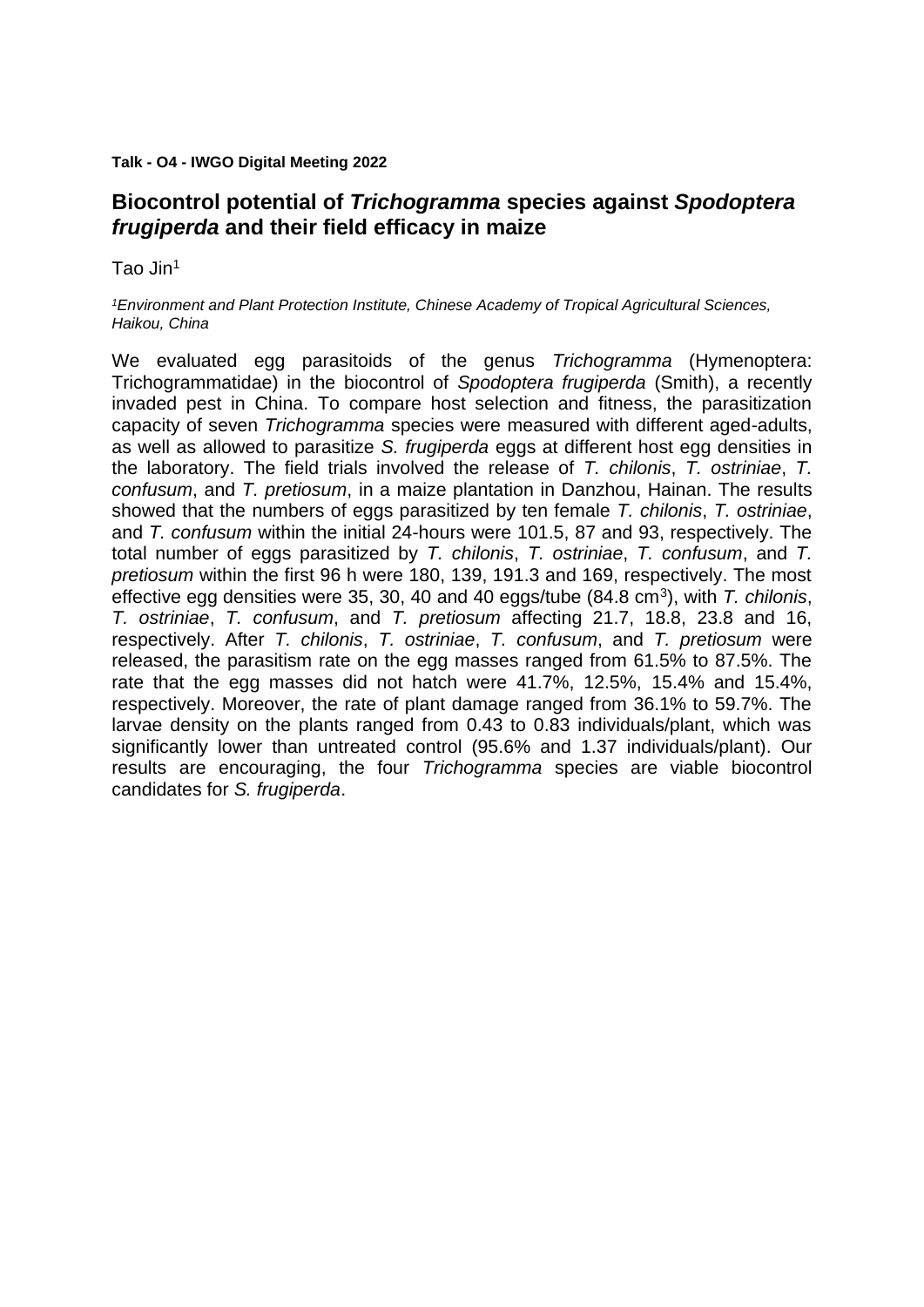**Talk - O5 - IWGO Digital Meeting 2022**

# **Classical biological control of fall armyworm: should we choose the most efficient parasitoid or the safest?**

Marc Kenis<sup>1</sup>

#### *<sup>1</sup>CABI, Delémont, Switzerland*

Classical biological control (CBC) is one of the options considered for the management of fall armyworm (FAW) (*Spodoptera frugiperda*) in invaded regions. Several parasitoid species attack FAW in its native range and could be introduced into Africa, Asia and Oceania. Nowadays, the two most important criteria for the selection of natural enemies in CBC programmes are their efficiency and their specificity for the target pest. In the Americas, the most frequent and abundant parasitoid of FAW is the egg-larval braconid parasitoid *Chelonus insularis*. However, it is an oligophagous species known to parasitize several other species of Lepidoptera. Furthermore, other *Chelonus* species in Africa and Asia have adopted this new host. Among the other common parasitoids of FAW in the Americas, the ichneumonid larval parasitoid *Eiphosoma laphygmae* is probably the most specific one. There are only two doubtful records on other hosts and recent laboratory tests have confirmed its specificity for FAW. We hope that the presentation will generate a discussion on whether the risk of non-target effects related to the release of an oligophagous parasitoid against FAW is acceptable, given the importance of the target pest, or whether we should focus only on specific parasitoid species presenting a very low risk for non-target species.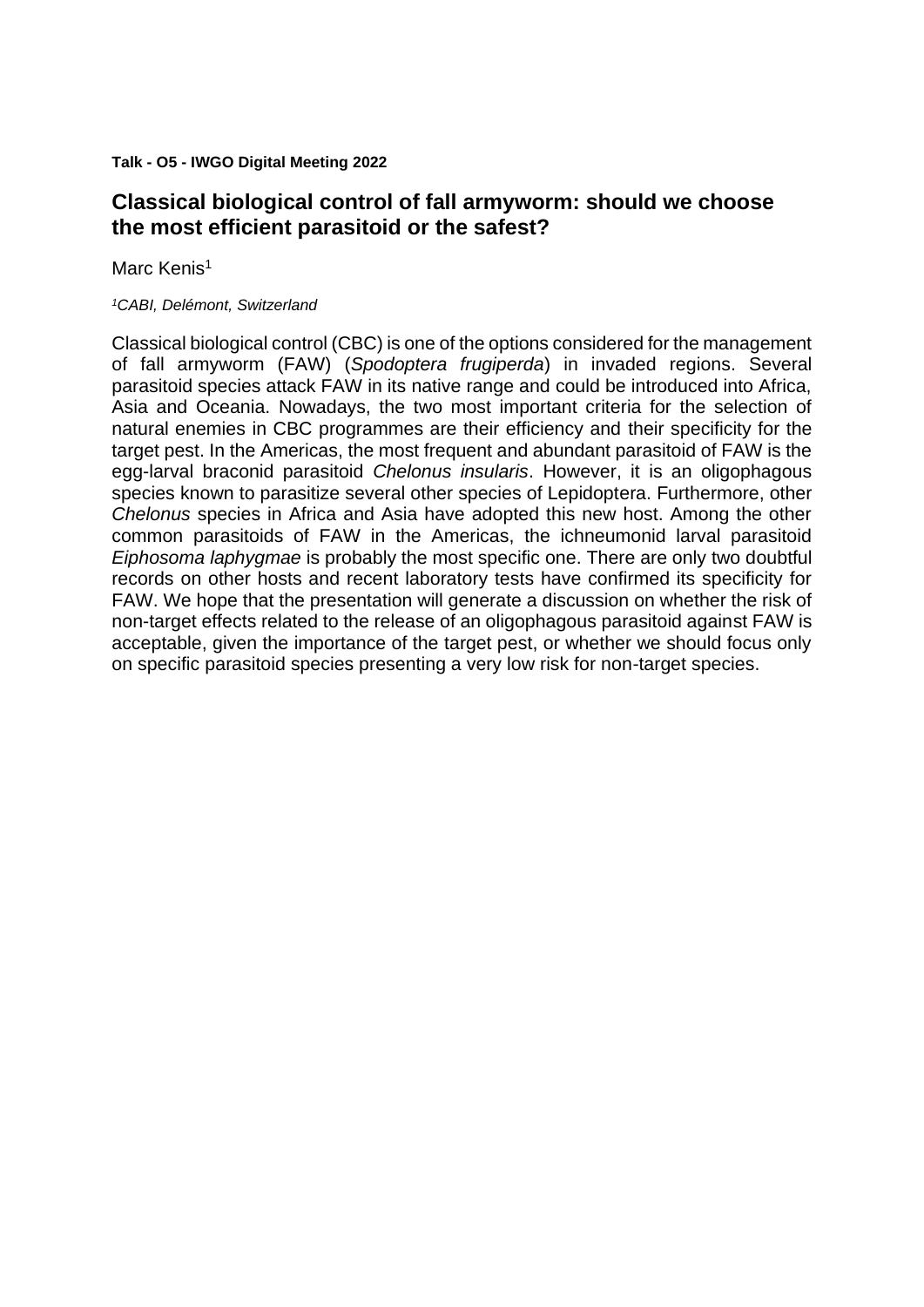**Talk - O6 - IWGO Digital Meeting 2022**

#### **Steps to develop an effective nematode-based biological control solution for the fall armyworm**

Patrick Fallet<sup>1,2</sup>, Didace Bazagwira<sup>3</sup>, Lara De Gianni<sup>1</sup>, Julie Guenat<sup>4</sup>, Joelle Kajuga<sup>3</sup>, Ishimwe Primitive Mukundwa<sup>3</sup>, Bancy Waweru<sup>3</sup>, Carlos Segura Bustos<sup>1</sup>, Ted C.J. Turlings<sup>1</sup> & Stefan Toepfer<sup>2,5</sup>

*Laboratory of Fundamental and Applied Research in Chemical Ecology, University of Neuchâtel, Neuchâtel, Switzerland CABI, Delémont, Switzerland Rwanda Agriculture and Animal Resources Development Board, Kigali, Rwanda Laboratory for Conservation Biology, Department of Ecology and Evolution, University of Lausanne, Lausanne, Switzerland MARA-CABI Joint Laboratory for Biosafety, Institute of Plant Protection, Chinese Academy of Agricultural Sciences, Beijing, China*

The fall armyworm (FAW), *Spodoptera frugiperda* (Lepidoptera: Noctuidae), is an important pest of maize originating from the Americas. It recently invaded Africa and Asia, where it causes severe yield losses. To fight this pest, tremendous quantities of insecticides are being used. As a safe alternative, we explore the possibility to control FAW with entomopathogenic nematodes (EPN). First, we tested in the laboratory whether EPN isolated from the invasive range of FAW can be as virulent on FAW larvae as EPNs from FAW`s native range or as commercial EPN. Among 40 tested EPN strains, representing 12 species, some EPN isolated from Rwanda were found to be as effective as commercial EPN or EPN from Mexico. At only 125 EPN per larva, the Rwandan *Steinernema carpocapsae* RW14-G-R3a-2 caused rapid 100% mortality of second- and third-instar and close to 75% of sixth-instars. Virulence varied greatly among EPN strains, underlining the importance of thorough screening (Fallet et al., 2022. *Insects*, 13). Secondly, we tested in laboratory eight different formulations to apply EPN into the whorl of maize where the larvae mostly feed. Treating maize plants with only 3000 EPN in a carboxymethyl cellulose (CMC) gel formulation caused 100% mortality of larvae and prevented plant damage considerably. EPN applied in water or in a surfactant-polymer-formulation (SPF) caused 72% and 94% mortality. Thirdly, we tested the use of EPN against FAW under field conditions. One-time treatments with EPN applied in water, SPF or CMC gel were all able to prevent heavy plant damage; but only the EPN-gel formulation reduced FAW infestation to a similar extend as a standard dose of cypermethrin (Fallet et al. 2022 *BioRxiv*). Fourth, we currently study whether repeated applications may be needed to reduce re-infestations by FAW across a cropping season depending on local maize phenology and pest dynamics. Up to now, findings clearly demonstrate that EPN are excellent candidates for the biological control of FAW and are a safe alternative to chemical insecticides.

We acknowledge funding from the Canton of Neuchâtel, the University of Neuchâtel, the National Council for Science and Technology of Rwanda (NCST-NRIF-IDRC/SSR-AGR/002/2021) as well as the donors of CABI`s Action on Invasives and PlantwisePlus programme.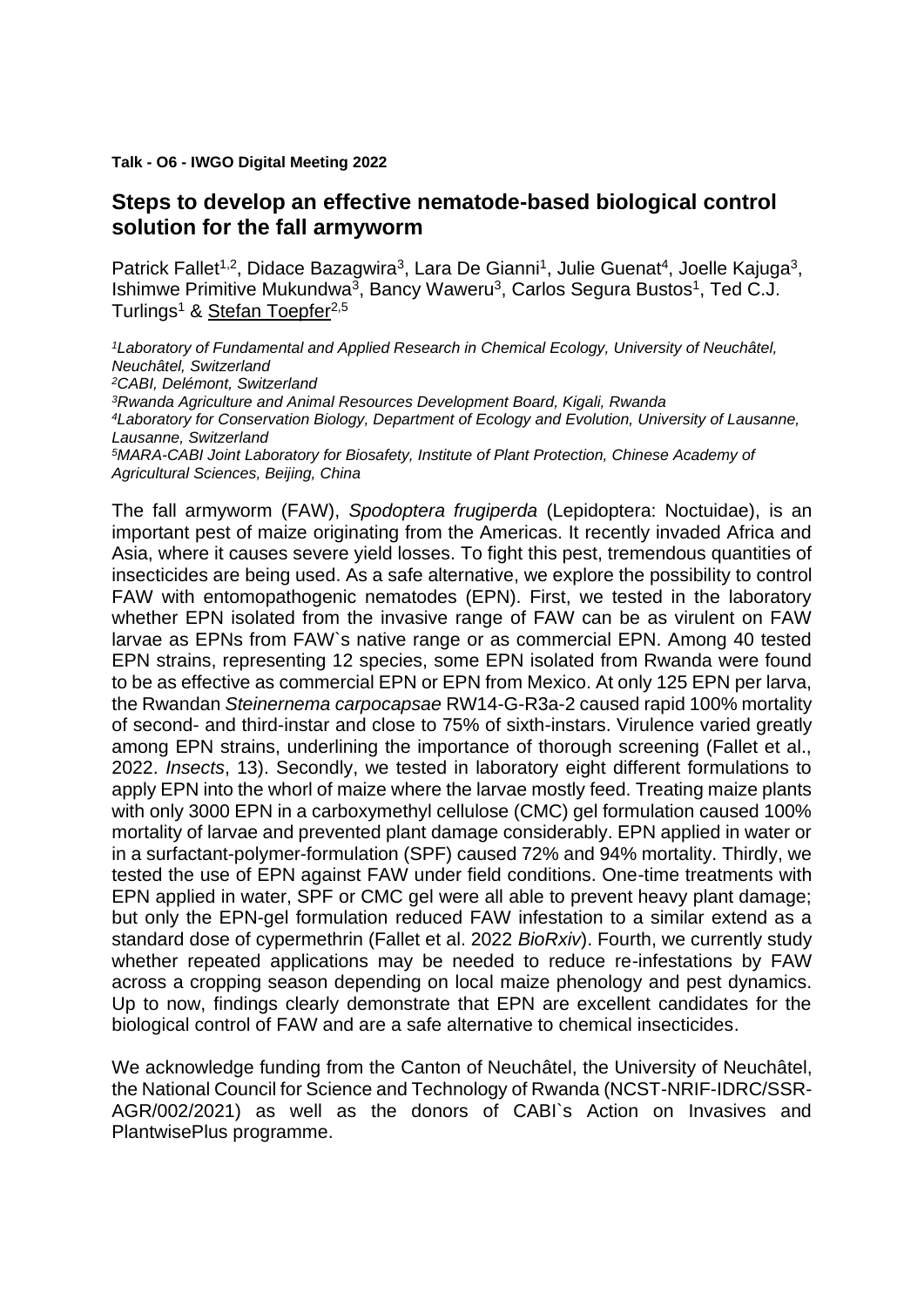#### **Talk - O7 - IWGO Digital Meeting 2022**

#### **Perspectives for sustainable management of fall armyworm in Africa**

Lakpo Koku Agboyi<sup>1</sup>, Dirk Babendreier<sup>2</sup> & Marc Kenis<sup>2</sup>

*<sup>1</sup>CABI, Accra, Ghana <sup>2</sup>CABI, Delémont, Switzerland*

The fall armyworm (FAW), *Spodoptera frugiperda* (Smith), has become one of the major threats to maize production in Africa. To achieve sustainable management of FAW, research was carried out in Ghana, focusing on biological control based on locally-occurring parasitoids. Over 12 parasitoids of FAW were identified in Ghana including two major larval parasitoids, *Coccygidium luteum* (Brullé) and *Chelonus bifoveolatus* Szépligeti and one major egg parasitoid, *Telenomus remus* Dixon. Onstation trials with *T. remus* against FAW showed similar parasitism rate compared to non-release fields located between 150-400 m round, indicating a high dispersal potential of this parasitoid in a short time. Studies on *Coccygidium luteum* indicated that it can provoke 89% mean reduction of maize leaves consumption in parasitized FAW larvae. Additional field experiments conducted in Ghana showed that some products based on azadirachtin, *Bacillus thuringiensis* and maltodextrin were effective against FAW, without significantly affecting the parasitism rate displayed by the principal parasitoids occurring in the field. These results open a way for developing effective IPM strategies against FAW, based on biocontrol agents and bioinsecticides compatible with locally occurring parasitoids.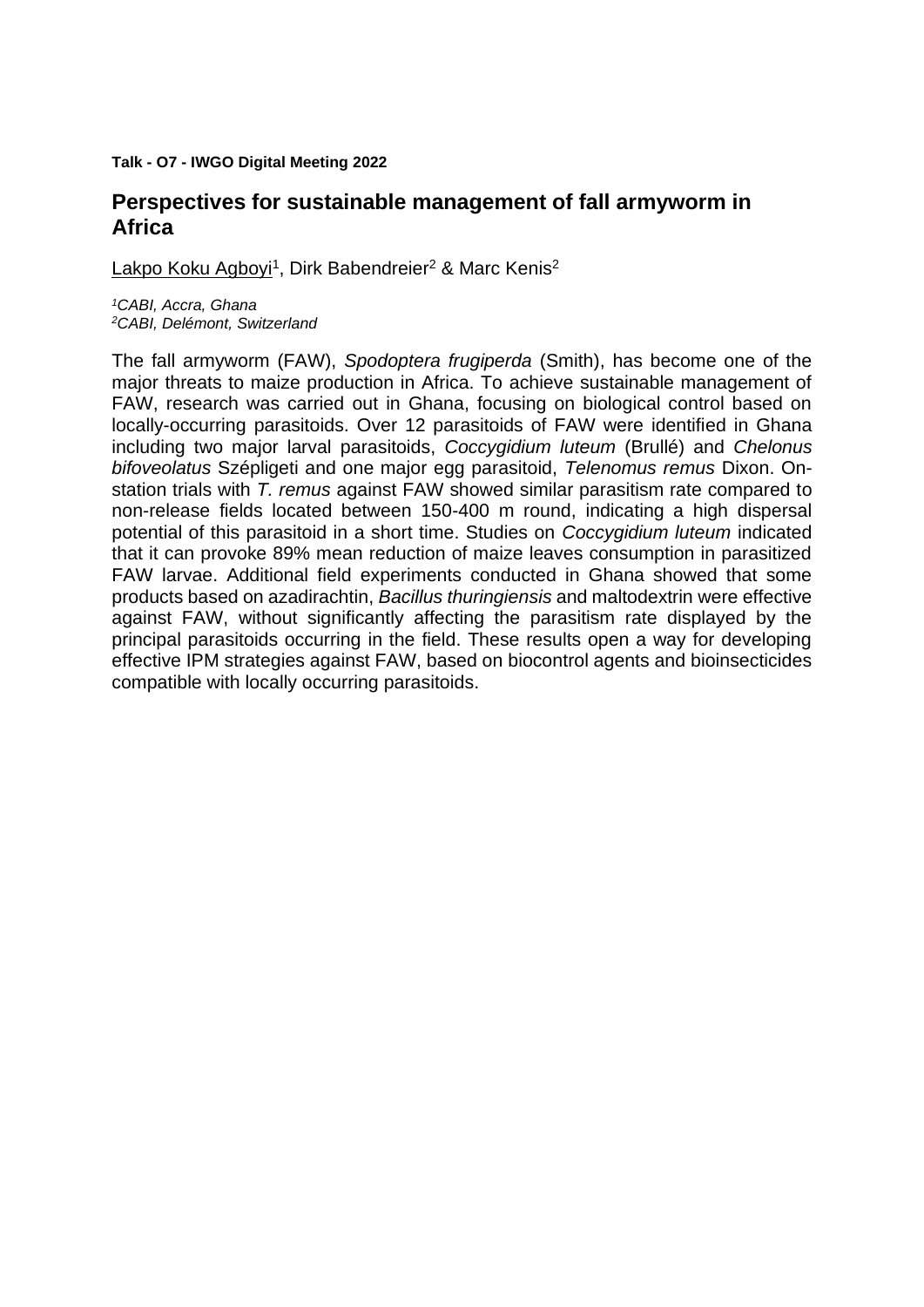**Talk - O8 - IWGO Digital Meeting 2022**

# **Invasion of** *Spodoptera frugiperda* **into Korea and identification of entomopathogenic fungus** *Metarhizium rileyi* **as a potential biological control agent**

Rajendra Acharya<sup>1</sup>, Matabaro Joseph Malekera<sup>1</sup>, Ji-Youn Lee<sup>2,3</sup>, Seung-Yeol Lee<sup>3</sup>, Ikju Park $3$  & Kyeong-Yeoll Lee $3$ 

*<sup>1</sup>Kyungpook National University, Daegu, Korea <sup>2</sup>Chilgok Agricultural Technology Center, Chilgok, Korea <sup>3</sup>Graduate School of Plant Protection and Quarantine, Kyungpook National University, Daegu, Korea*

The fall armyworm (FAW), *Spodoptera frugiperda,* is one of the important invasive pest species in Africa and Asia. Since 2019 FAW has invaded Korea and damaged many corn fields over the country. Molecular diagnosis using nucleotide sequences of *triose phosphate isomerase* (*Tpi*) gene indicated that at least three genetic groups (Tpi-Ca1, Tpi-Ca2a, and Tpi-Ca1/Ca2) were invaded Korea. Natural enemies of FAW were surveyed in the cornfields of Yeoncheon Country, Korea in August 2021. One of the major control agents of larvae was the entomopathogenic fungus *Metarhizium rileyi*. We isolated its Korean strain and identified morphological and molecular characteristics. The Korean strain was highly pathogenic to FAW larvae causing 89% mortality after 7 days post-treatment. Manufactured products of *M. rileyi* can be used for biological control of FAW in the fields.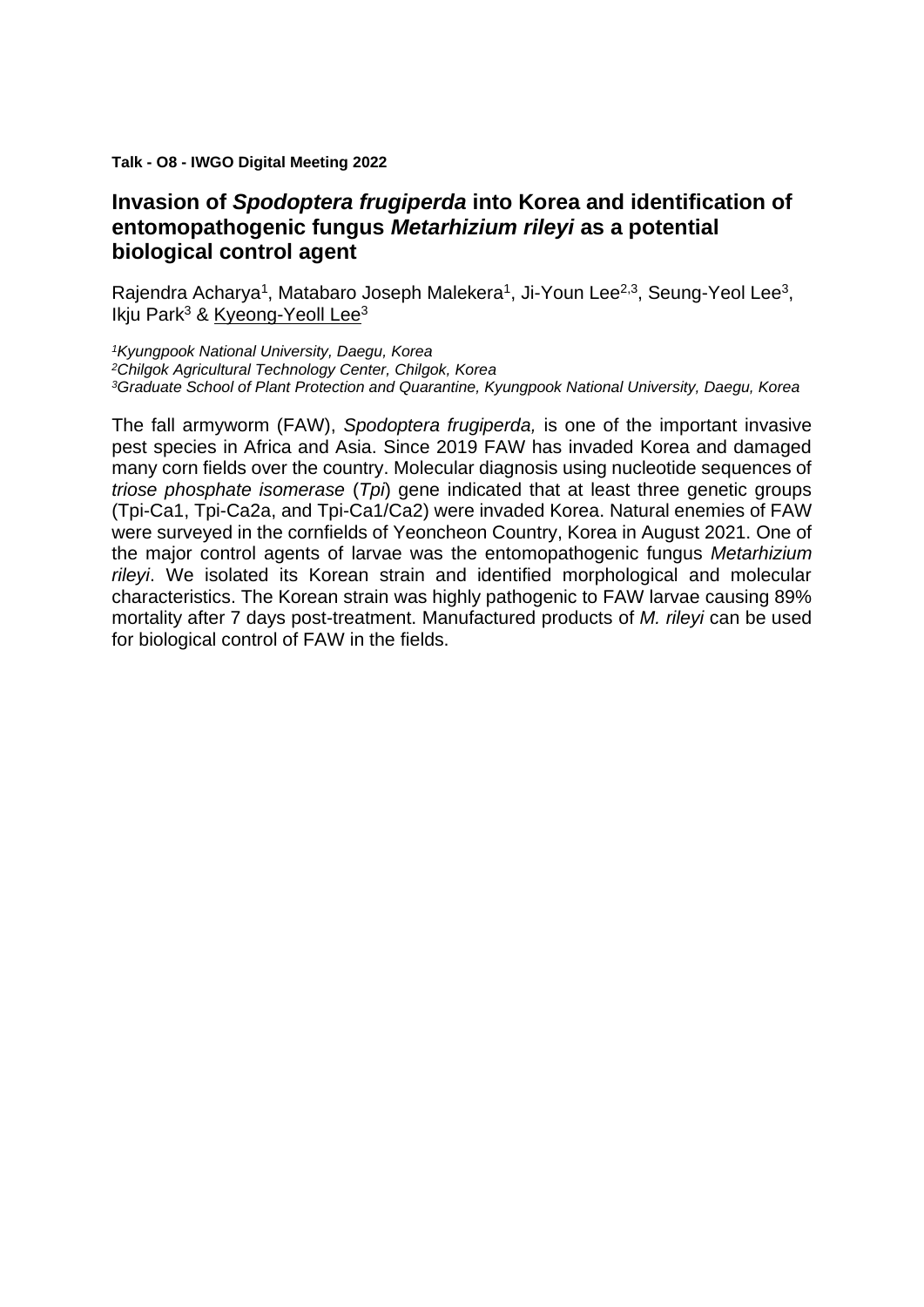#### **Talk - O9 - IWGO Digital Meeting 2022**

#### **Managing fall armyworm in Africa: can** *Bt* **maize sustainably improve control?**

Bruce Tabashnik<sup>1</sup>, Johnnie van den Berg<sup>2</sup>, Boddupalli Prasanna<sup>3</sup>, Charles Midega<sup>4</sup>, Pamela Ronald<sup>5</sup> & Yves Carrière<sup>1</sup>

*University of Arizona, Tucson, USA North-West University, Potchefstroom, South Africa International Maize and Wheat Improvement Center (CIMMYT), Nairobi, Kenya Poverty and Health Integrated Solutions, Kisumu, Kenya University of California, Davis, USA*

The recent invasion of Africa by fall armyworm (FAW), *Spodoptera frugiperda*, a lepidopteran pest of maize and other crops, has heightened concerns about food security for millions of smallholder farmers. Maize genetically engineered to produce insecticidal proteins from the bacterium *Bacillus thuringiensis* (*Bt*) is a potentially useful tool for controlling FAW and other lepidopteran pests of maize in Africa. In the Americas, however, FAW rapidly evolved practical resistance to maize producing one *Bt* toxin (Cry1Ab or Cry1Fa). Also, aside from South Africa, *Bt* maize has not been approved for cultivation in Africa, where stakeholders in each nation will make decisions about its deployment. Here we address strategies to make *Bt* maize more sustainable and accessible to smallholders in Africa. We recommend mandated refuges of non-*Bt* maize or other non-*Bt* host plants of at least 50% of total maize hectares for single-toxin *Bt* maize and 20% for *Bt* maize producing two or more distinct toxins that are each highly effective against FAW. The smallholder practices of planting more than one maize cultivar and intercropping maize with other FAW host plants could facilitate compliance. We also propose creating and providing smallholder farmers access to *Bt* maize that produces four distinct *Bt* toxins encoded by linked genes in a single transgene cassette. Using this novel *Bt* maize as one component of integrated pest management could sustainably improve control of lepidopteran pests including FAW.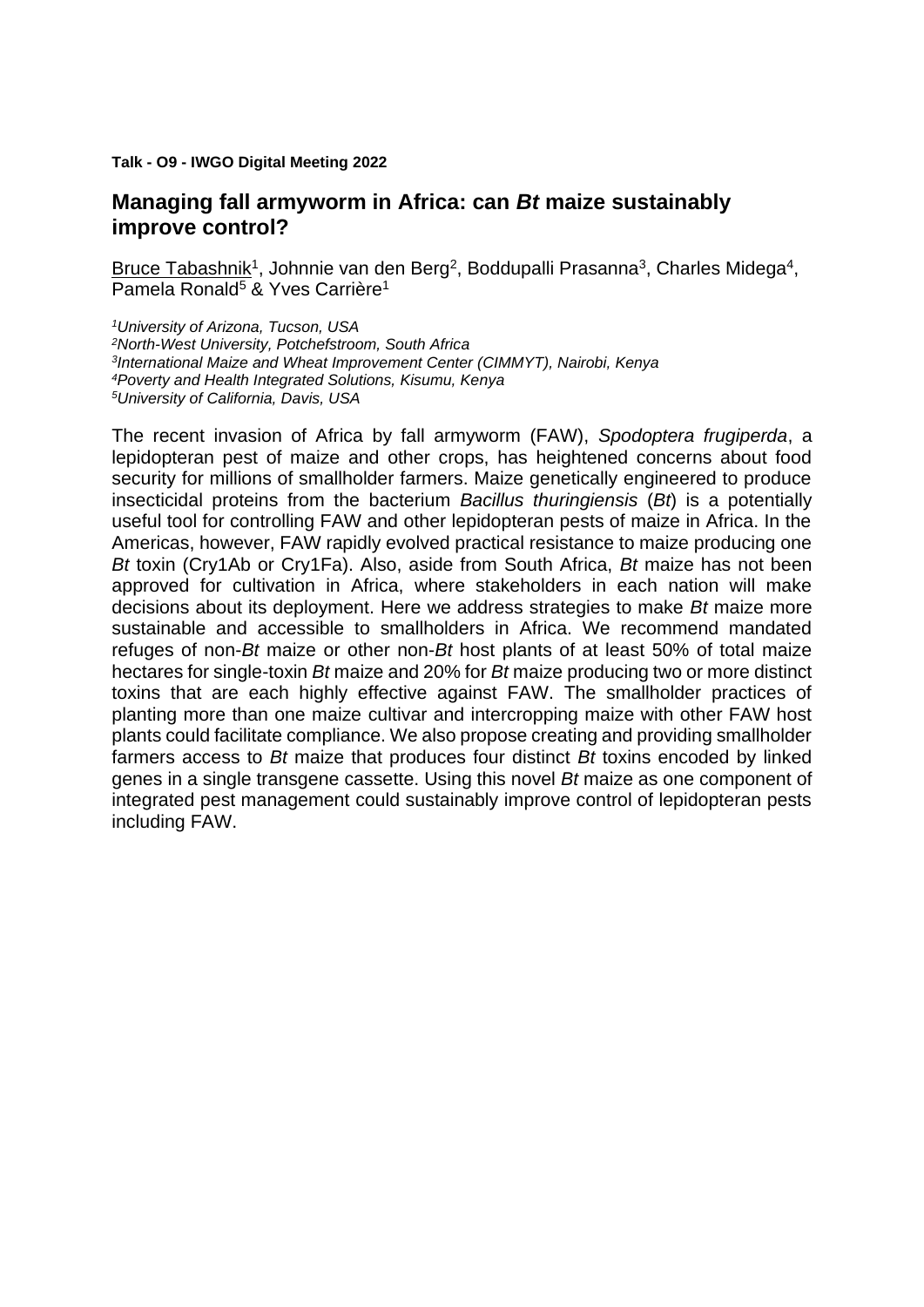**Talk - O10 - IWGO Digital Meeting 2022**

# **DNA-based screening and mechanisms of resistance to** *Bt* **corn in fall armyworm and corn earworm**

Juan Luis Jurat-Fuentes<sup>1</sup>

*<sup>1</sup>University of Tennessee, Knoxville, Tennessee, USA*

Larvae of the corn earworm (*Helicoverpa zea*) and fall armyworm (*Spodoptera frugiperda*) are relevant pests of corn and other crops in the Western Hemisphere, yet the fall armyworm is quickly expanding its range and becoming a global super pest threatening corn production. In their native range, larvae of fall armyworm and corn earworm have been controlled using transgenic corn producing insecticidal proteins (IPs) from *Bacillus thuringiensis* (*Bt*). However, the evolution of practical resistance threatens sustainable use of IPs and *Bt* corn in controlling these pests. Together with collaborators, our research team is focused on advancing novel control technologies for armyworm and earworm and the use of DNA-based tools in screening for resistance to IPs produced in *Bt* corn. This presentation will include an update of our activities, implications of available data, and emerging opportunities for control of fall armyworm and corn earworm populations.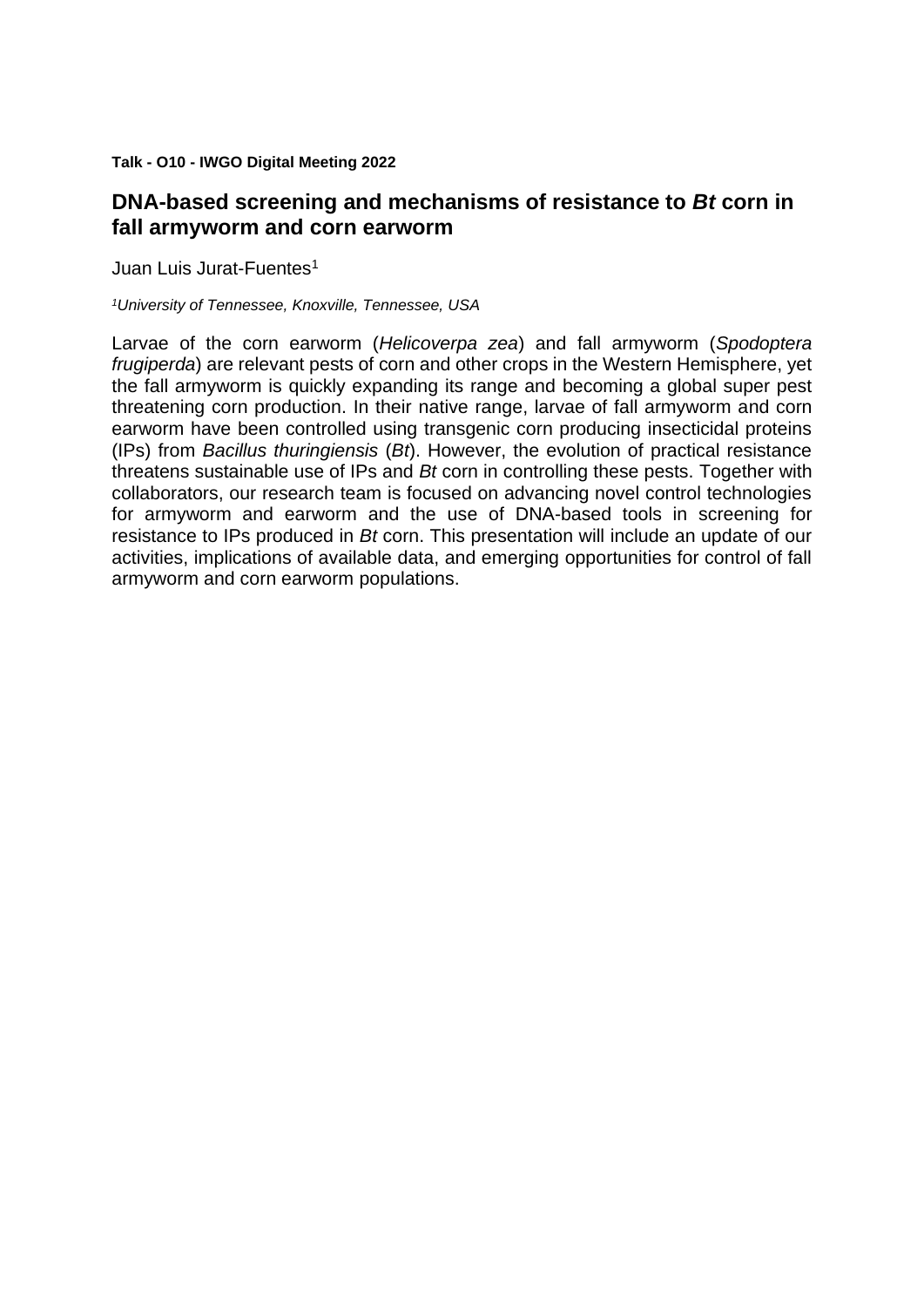#### **Talk - O11 - IWGO Digital Meeting 2022**

## **Inheritance and fitness costs of Vip3Aa19 resistance in** *Mythimna separata*

Yuegin Wang<sup>1</sup>, Jing Yang<sup>2</sup>, Tiantao Zhang<sup>1</sup>, Shuxiong Bai<sup>1</sup>, Zhenying Wang<sup>1</sup> & Kanglai He<sup>1</sup>

*1 Institute of Plant Protection, Chinese Academy of Agricultural Sciences, Beijing, China <sup>2</sup>Beijing Institutes of Life Sciences, Chinese Academy of Sciences, Beijing, China*

The "high-dose/refuge" strategy is expected to work most effectively when resistance is functionally recessive and the fitness costs are present. In the present study, a laboratory selected *Mythimna separata* strain that have evolved >634.5-fold resistance to Vip3Aa19 was used to determine the mode of inheritance. Besides, the fitness costs associated with the resistance were also characterized among resistant (RR), susceptible (SS) and -heterozygous ( $R_{\beta}S_{\varphi}$  and  $R_{\varphi}S_{\beta}$ ) strains on nontoxic diet. The LC<sub>50</sub> values of R♀S<sub></sub> was significantly higher than that of R 3S ° (254.58 µg/g vs 14.75 μg/g), suggesting that maternal effects and sex linkage were present. The effective dominance *h* of F<sup>1</sup> offspring decreased as concentration increased, suggesting the resistance was functionally dominant at low concentration and recessive at high concentration. The analysis of observed and expected mortality of the progeny from a backcross suggested that more than one locus is involved in conferring Vip3Aa19 resistance. No significant differences were observed among the four insect genotypes with few exceptions. In short, resistance to Vip3Aa19 in *M. separata* was inherited as maternal and multigene. And the resistance in the strain was not associated with significant fitness costs. The results described here provide useful information for understanding resistance evolution and for developing resistance management strategies.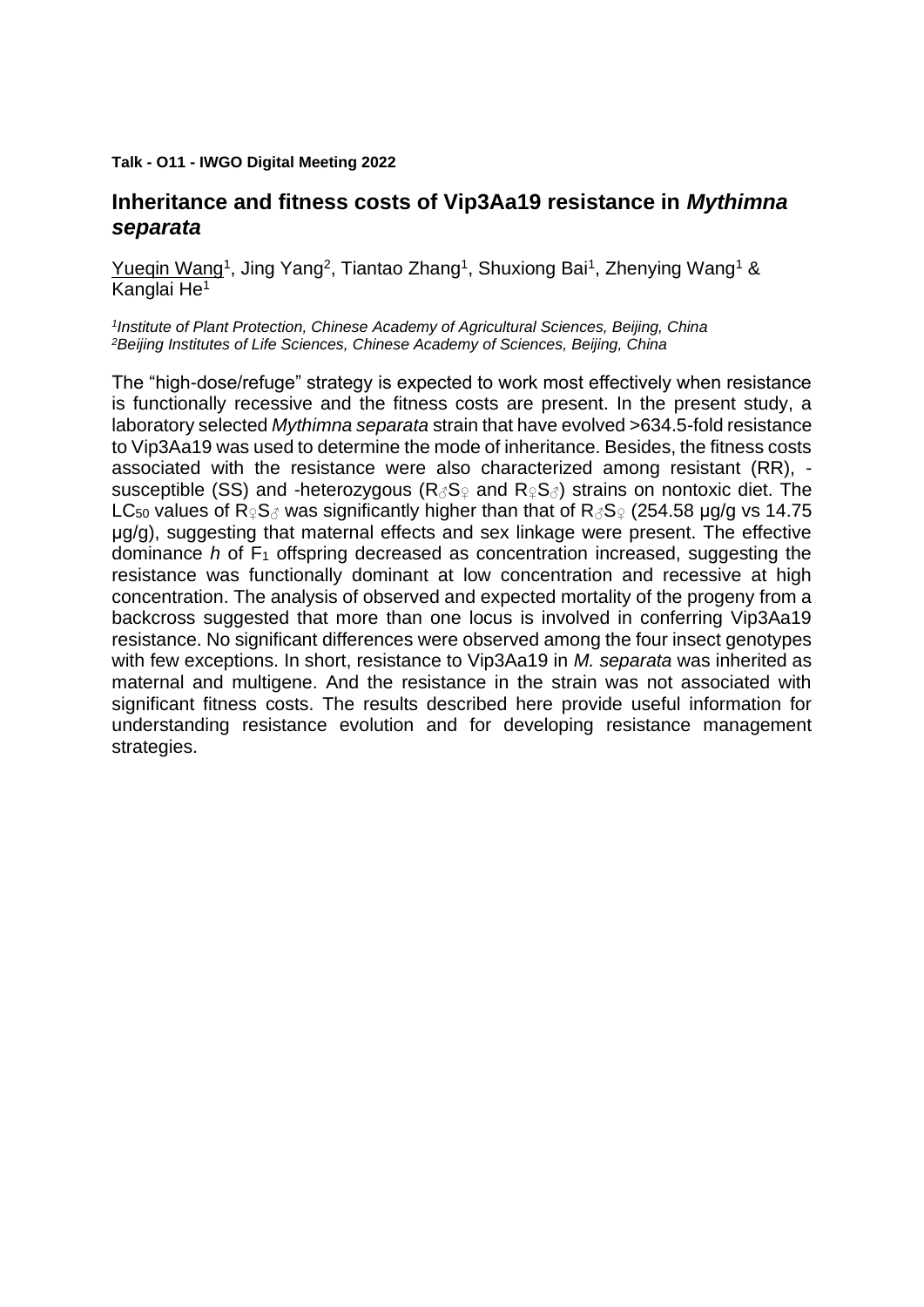**Talk - O12 - IWGO Digital Meeting 2022**

# **Genotypic variation in field-grown maize eliminates trade-offs between resistance, tolerance and growth in response to high pressure from the Asian corn borer**

Jingfei Guo<sup>1</sup> & Zhenying Wang<sup>1</sup>

#### *1 Institute of Plant Protection, Chinese Academy of Agricultural Sciences, Beijing, China*

Plant constitutive resistance, induced resistance, and tolerance are assumed to be alternative strategies, and are often accompanied by growth reduction. How maize coordinates the interactions between three types of defenses and growth in the field is fundamental knowledge for maize breeding. Field experiments with inbred maize lines, five resistant to and five susceptible to Asian corn borer (ACB)*,* combined with larvae bioassays and analysis of agronomic traits, defensive chemicals, nutritional compounds, plant hormone, and gene expression were used to test whether and how these defenses and growth result in trade-offs. We found a trade-off between maize constitutive resistance and induced resistance to ACB, which is related to levels of benzoxazinoids, but not jasmonates. Moreover, maize resistance and tolerance to ACB were not correlated, and neither of them showed correlation with growth. The genotype-specific variation in metabolites and gene expression resulted in the absence of trade-offs between resistance, tolerance, and growth. These results provide evidence that we could simultaneously breed maize with higher defenses and better yield in the complex field conditions.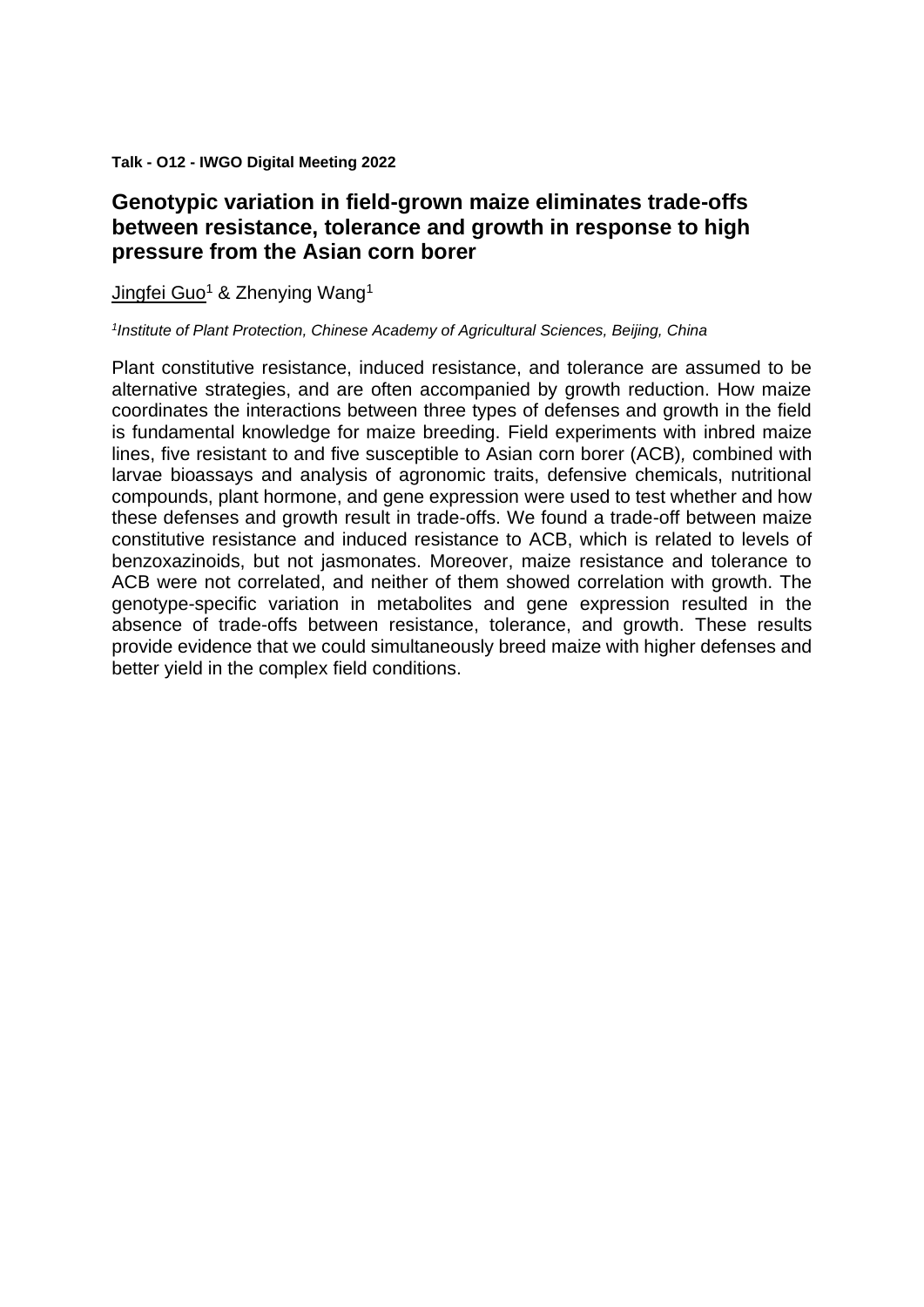**Talk - O13 - IWGO Digital Meeting 2022**

#### **Four genes underlie voltinism and sex pheromone use in the ECB moth**

Erik Dopman<sup>1</sup>

*<sup>1</sup>Tufts University, Medford, Massachusetts, USA*

Understanding the genetic basis for voltinism and sex pheromone use in pests is important because details about when and how insects breed can influence the size, frequency, and geographic distribution of outbreaks. In my talk I will describe recent results that identify four genes that underlie this trait diversity in the ECB moth.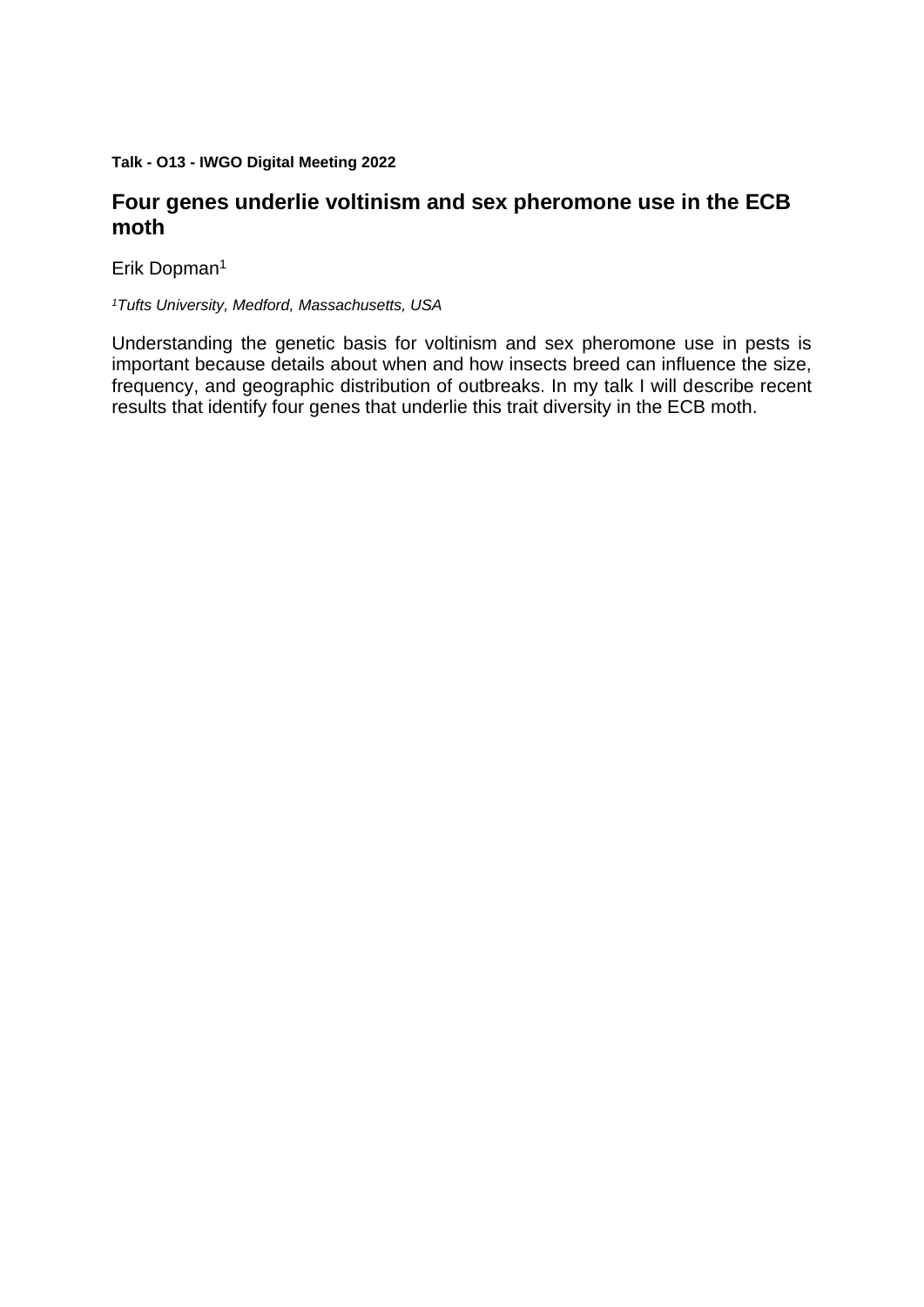#### **Talk - O14 - IWGO Digital Meeting 2022**

#### **Impact of maize seed mixtures on** *Helicoverpa zea* **(Lepidoptera: Noctuidae) phenotype and genotype**

Pezinni Daniela Pezzini<sup>1</sup>, Dominic Reisig<sup>1</sup>, David Buntin<sup>2</sup>, Megan Fritz<sup>3</sup>, Francis Reay-Jones<sup>4</sup> & Katherine Taylor<sup>3</sup>

*North Carolina State University, Plymouth, North Carolina, USA University of Georgia, Athens, Georgia, USA University of Maryland, College Park, Maryland, USA Clemson University, Florence, South Carolina, USA*

Most successful insecticide resistance management approaches rely on refuges to provide a source of insects to mate with insects that have been exposed to an insecticide. In the southern United States, due to biological constraints and the lack of refuge adoption, species have evolved *Bt* resistance. One way to increase refuge is to mix *Bt* and non-*Bt* maize seed in the bag prior to planting. However, ear-feeding insects can be exposed to sub-lethal levels of *Bt* when plants cross pollinate, potentially accelerating the rate of resistance relative to block refuges (the differential survival hypothesis). Our study focused on analyzing *Helicoverpa zea* survival and their phenotype (pupal depth, weight, sex, adult eclosion time, and flight distance) from block and seed mixture *Bt* maize in the field. We linked the phenotype to the genotype from survivors of interest (those that flew after developing on maize expressing Cry1Ab + Cry1F + Vip3Aa20 in a seed mixture, compared to those using non-*Bt* maize as a host) using whole genome sequencing. While there were major impacts on survival in the seed mixture, the most consistant impacted phenotype in response to *Bt* exposure was reduced pupal weight. However, results of discriminant analysis of principal components and FST distances showed several genomic regions that have undergone statistically divergence of alleles, providing strong evidence for the differential survival hypothesis. Our future analysis will focus on trying to link regions of genotypic deviation to loci associated with resistance.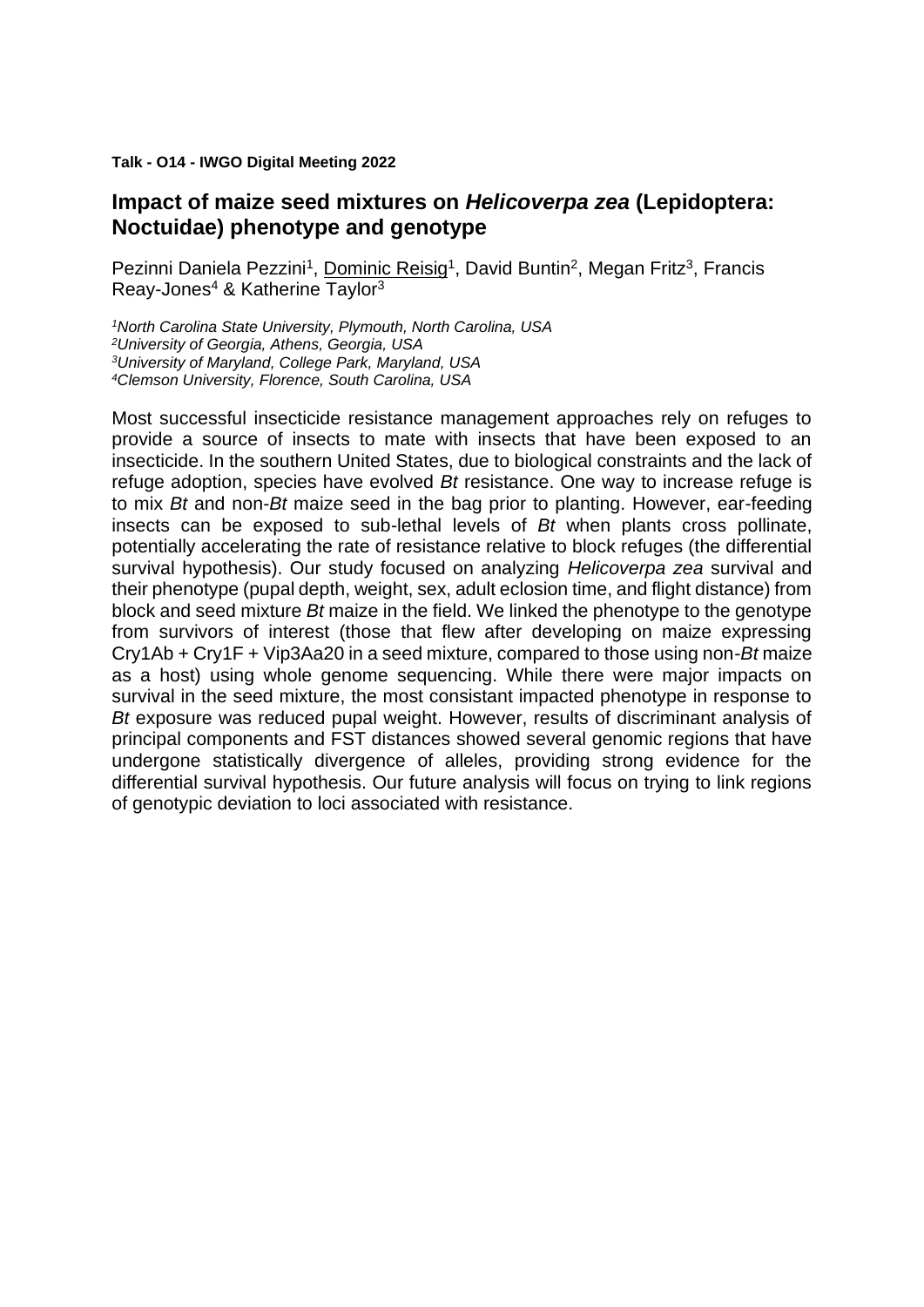**Talk - O15 - IWGO Digital Meeting 2022**

# **Integrating automated pest trapping and population dynamics modelling for optimising the timing of cotton bollworm control options**

Anna Bereczki<sup>1,2</sup> & Mark Szalai<sup>1</sup>

*<sup>1</sup>SMAPPLAB Ltd., Budapest, Hungary <sup>2</sup>University of Illinois, Urbana-Champaign, Illinois, USA*

Data-driven plant protection is crucial to prevent yield losses caused by insect pests, as well as optimise the pesticide use and therefore make agriculture more sustainable. This is particularly true for controlling cotton bollworm (*Helicoverpa armigera* Hübner, CBW; Lepidoptera: Noctuidae), the worldwide pest being responsible for serious damage in several crops, including maize, because its population continuously spreads further to new areas and is affected by climate change, i.e. the proper timing of possible control options is becoming more challenging. Traditional pheromone traps are precise and widely used tools for monitoring CBW population, however, data collection with them is time consuming and labour intensive. Therefore, we integrated automated smart trapping with population dynamics models to provide sufficient information about adult population levels in close real-time. The model simulates the adult population in daily time steps and it is based on weather data as growing degree day thresholds drive changes between life cycle stages. Automated pheromone trapping data enables us to refine our model during the season with daily information, i.e. adjust model parameters with current CBW adult captures and local weather data directly from the investigated fields. The number of adults was determined using machine learning driven image recognition. Our research can contribute to data-based plant protection decisions on CBW control and management by providing sufficient information on pest pressure.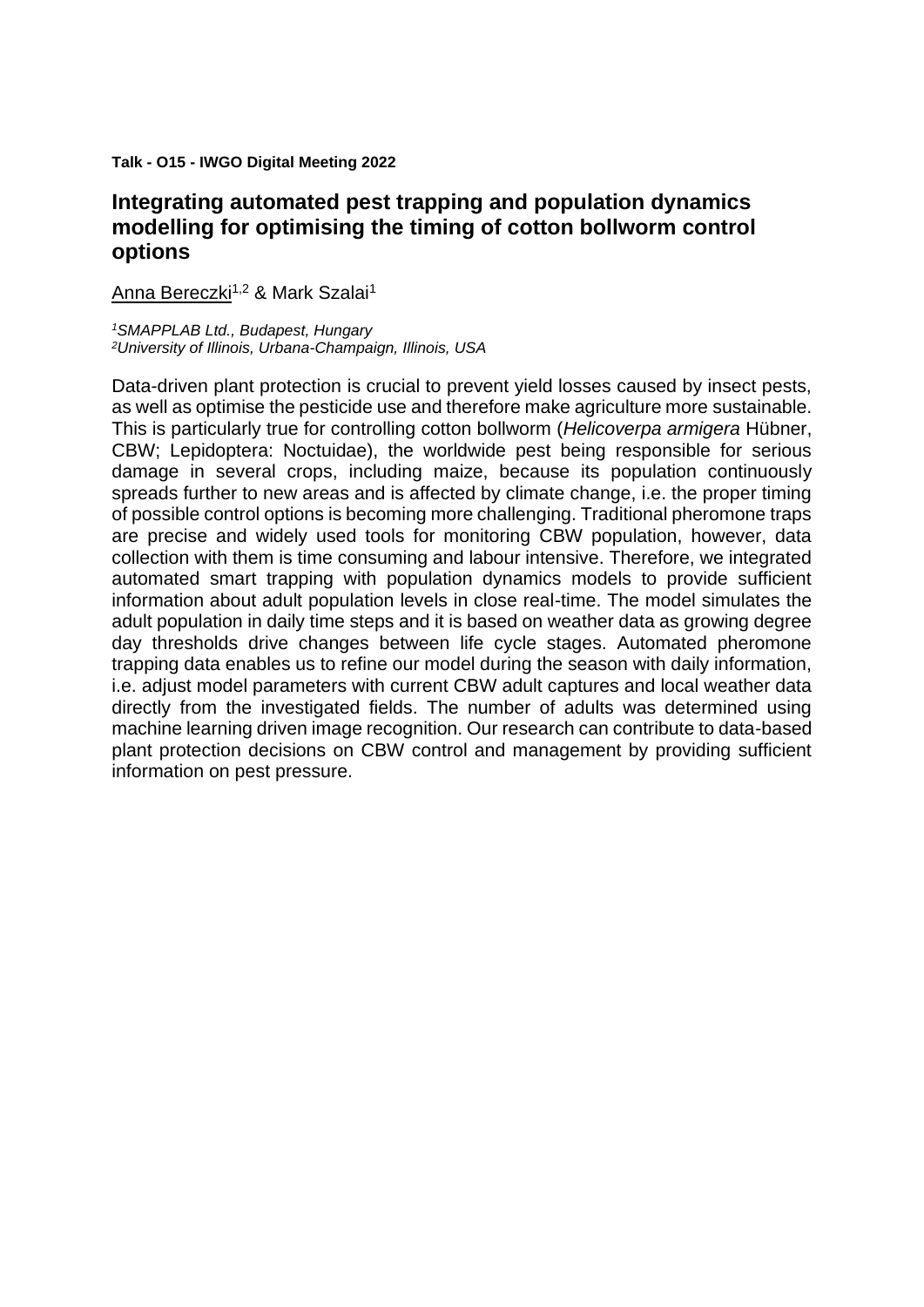**Talk - O16 - IWGO Digital Meeting 2022**

# **Contribution of larvae developing on corn and dry beans to the adult population of western bean cutworm in Michigan**

Dakota Bunn<sup>1</sup>, Eduardo Dias de Oliveira<sup>2</sup>, Frederick Springborn<sup>3</sup>, Miquel Gonzalez-Meler<sup>2</sup> & Nicholas Miller<sup>1</sup>

*1 Illinois Institute of Technology, Chicago, Illinois, USA <sup>2</sup>University of Illinois at Chicago, Chicago, Illinois, USA <sup>3</sup>Michigan State University Extension, Stanton, Michigan, USA*

The western bean cutworm, *Striacosta albicosta* (Smith) (Lepidoptera: Noctuidae), is historically a pest of both corn (*Zea mays* L. (Poales: Poaceae)) and dry beans (*Phaseolus* sp. L. (Fabales: Fabaceae)) in the western Great Plains. However, it has recently undergone an eastward range expansion establishing itself across the Corn Belt in 25 states and 4 Canadian provinces. To mitigate the effects of infestation in Michigan, foliar insecticides are used in dry beans, whereas management of the pest in corn relies more heavily on the use of *Bt*-expressing hybrids. In this study stable carbon isotope analysis was used to determine what crop adult moths developed on as larvae with analysis showing that very few of the adult moths developed on dry beans. These results suggest that beans and corn are not suitable as co-refuges and that mainly adults which developed on corn are contributing to the next generation of western bean cutworm in Michigan.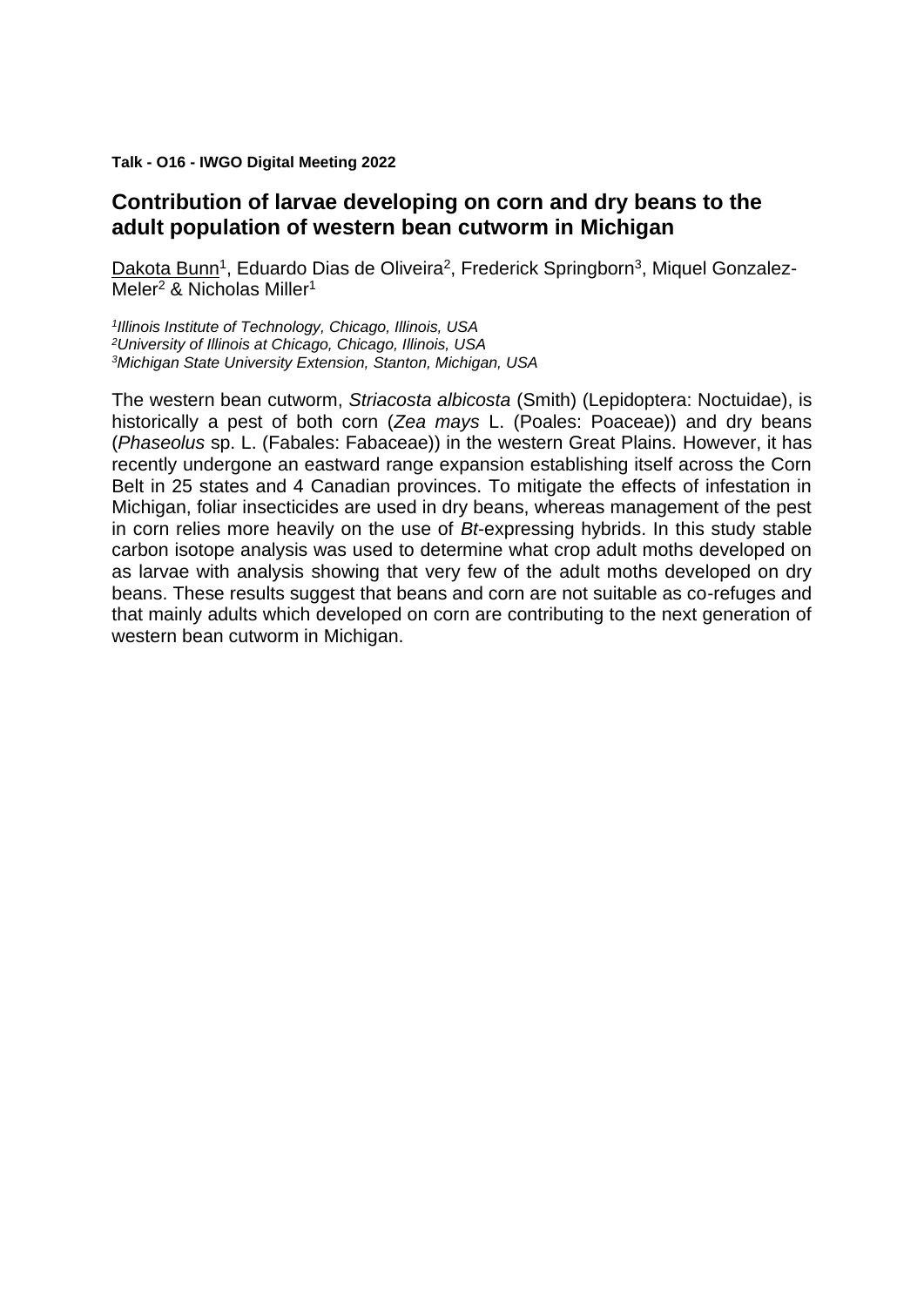**Talk - O17 - IWGO Digital Meeting 2022**

#### **The USDA-ARS Ag100Pest Initiative: developing chromosome-level genome assemblies for corn pest insects**

Brad S. Coates<sup>1</sup>, Amanda R. Stahlke<sup>2</sup>, Sheina B. Sim<sup>3</sup>, Scott M. Geib<sup>3</sup>, O.P. Perera<sup>4</sup>, Brian Scheffler<sup>4</sup>, Kevin J. Hackett<sup>1</sup>, Anna K. Childers<sup>1</sup> & Marcé D. Lorenzen<sup>5</sup>

*USDA-ARS, Ames, Iowa, USA USDA-ARS, Beltsville, Maryland, USA USDA-ARS, Hilo, Hawaii, USA USDA-ARS, Stoneville, Mississippi, USA North Carolina State University, Raleigh, North Carolina, USA*

The United States Department of Agriculture Agricultural Research Service (USDA-ARS) Ag100Pest Initiative is generating high-quality reference genome assemblies for the "top 100" arthropod pests of agricultural significance in the United States; https://scinet.usda.gov/working-groups/ag100pest. The corn pest species currently being sequenced include: the corn earworm, *Helicoverpa zea*; western bean cutworm, *Striacosta albicosta*; ecotypes of the European corn borer, *Ostrinia nubilalis*; southwestern corn borer, *Diatraea grandiosella*, corn plant hopper, *Peregrinus maidis*; corn silk flies, *Euxesta* sp.; and the corn rootworms, *Diabrotica barbari*, *D. undecimpunctata,* and *D. virgifera virgifera*. Assemblies for *H. zea* and *P. maidis* are complete and at chromosome-level using assembly of continuous long read (CLR) or circular consensus sequence (CCS) read data, and high-throughput chromosome conformation capture (Hi-C) scaffolding. The 375.2 Mbp *H. zea* assembly was made from a single male pupa from a *Bacillus thuringiensis* (*Bt*) Cry1AcR resistant strain, and comprised of 30 autosomes and the Z sex chromosome that ranged from 7.2 to 18.8 Mb. The 759.6 Mbp *P. maidis* genome is scaffolded onto 15 chromosomes that are 16.6 to 88.9 Mbp. A new *D. v. virgifera* genome assembly is underway in the Ag100Pest Initiative, which contains 2,178 contigs with a median size (N50) of 1.3 Mbp and maximum length of 25.7 Mbp have been assembled. Hi-C scaffolding of *D. v. virgifera* contigs may improve the assembly to near chromosome scale. These and future genomes will be resources for investigating variation and population dynamics that contribute to the evolution of resistance to control tactics, and may contribute to efforts to develop sustainable insect resistance management and integrated pest management strategies.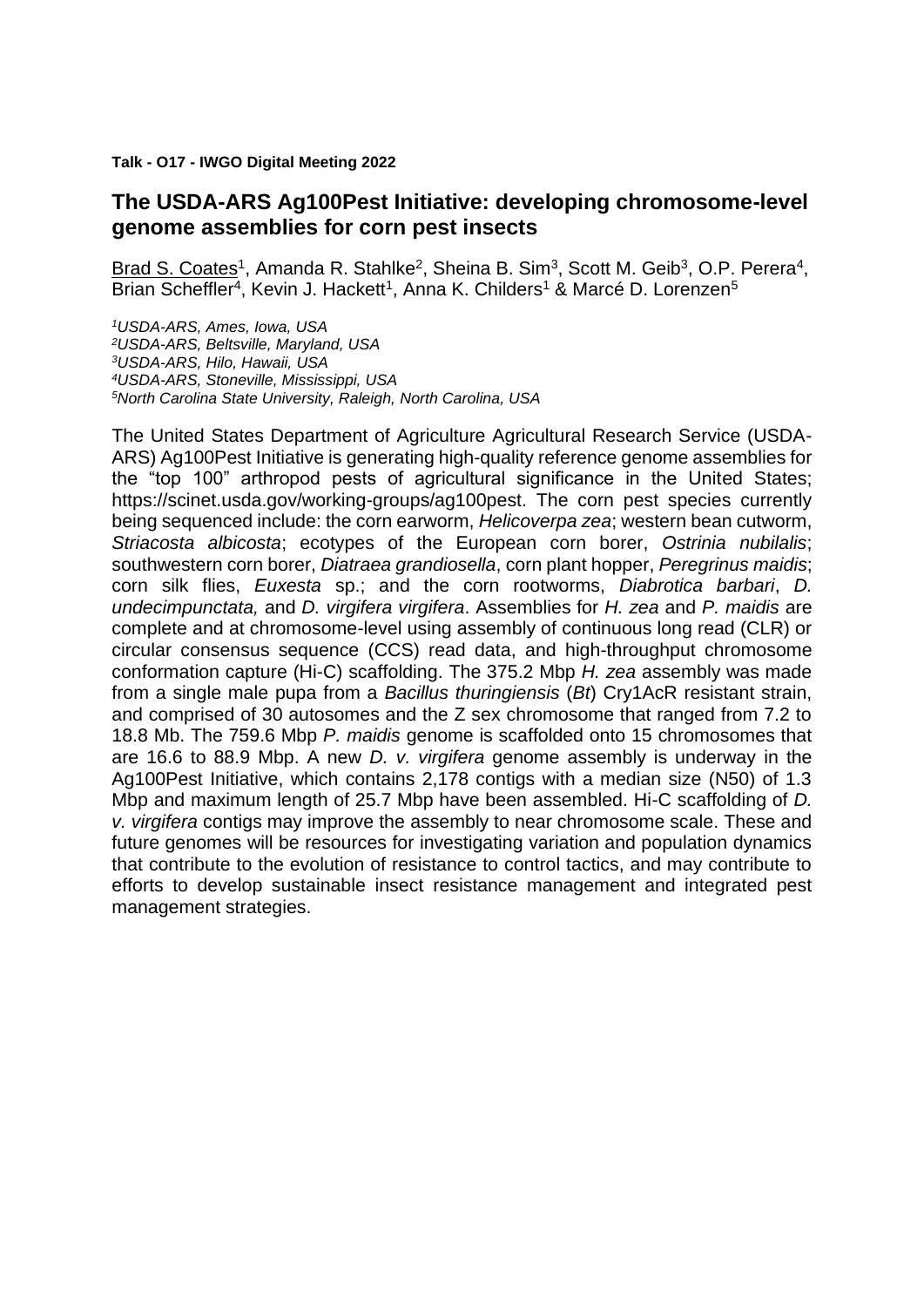**Talk - O18 - IWGO Digital Meeting 2022**

#### **Genome size evolution in the beetle genus** *Diabrotica*

Dimpal Lata<sup>2</sup>, Brad Coates<sup>2</sup>, Kimberly Walden<sup>3</sup>, Hugh Robertson<sup>3</sup> & Nicholas Miller<sup>1</sup>

*1 Illinois Institute of Technology, Chicago, Illinois, USA <sup>2</sup>USDA-ARS, Corn Insects & Crop Genetics Research Unit, Ames, Iowa, USA <sup>3</sup>University of Illinois at Urbana-Champaign, Urbana, Illinois, USA*

Diabrocite corn rootworms are one of the most economically significant pests of maize in the United States and Europe and an emerging model for insect-plant interactions. Genome sizes of several species in the genus *Diabrotica* were estimated using flow cytometry along with that of *Acalymma vittatum* as an outgroup. Genome sizes ranged between 1.56 and 1.64 gigabase pairs and between 2.26 and 2.59 Gb, respectively, for the *Diabrotica* subgroups fucata and virgifera; the *Acalymma vittatum* genome size was around 1.65 Gb. This result indicated that a substantial increase in genome size occurred in the ancestor of the virgifera group. Further analysis of the fucata group and the virgifera group genome sequencing reads indicated that the genome size difference between the *Diabrotica* subgroups could be attributed to a higher content of transposable elements, mostly miniature inverted-transposable elements and gypsy-like long terminal repeat retroelements.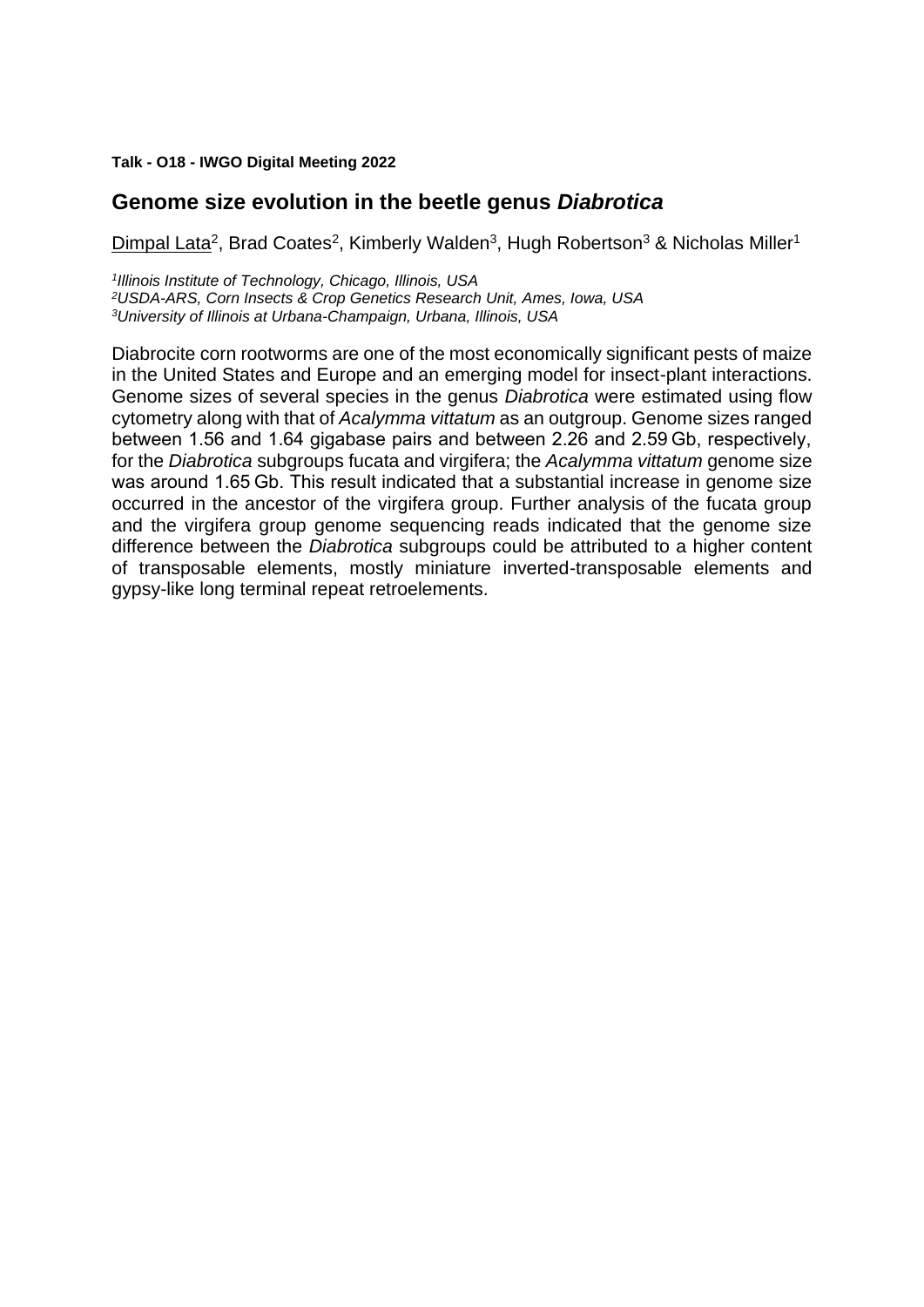**Talk - O19 - IWGO Digital Meeting 2022**

### **Western corn rootworm (***Diabrotica virgifera virgifera* **LeConte) resistance to** *Bacillus thuringiensis* **is linked to altered bacterial community**

Kyle Paddock<sup>1</sup> & Bruce Hibbard<sup>2</sup>

*<sup>1</sup>University of Missouri, Columbia, Missouri, USA <sup>2</sup>USDA-ARS, Columbia, Missouri, USA*

Management of western corn rootworm (WCR) is complicated by the insect's ability to evolve resistance to control tactics. Resistance to transgenic crops expressing toxins derived from *Bacillus thuringiensis* (*Bt*) can develop quickly and threatens the sustainability of the technology. Previous studies have shown the microbiota is crucial for susceptibility to *Bt* in Lepidopteran species. Thus, we hypothesized that resistance to *Bt* would alter the microbiome composition of the WCR In our study, we characterized the associated bacterial communities of *Bt*-resistant and -susceptible WCR using 16S rRNA sequencing. We found resistant insects harbor a bacterial community that is less rich and distinct from susceptible insects. After feeding on *Bt*expressing corn, susceptible insects exhibited dysbiosis of the microbiome, whereas the microbial community of resistant insects remained relatively unchanged. These results suggest resistance to *Bt* produces alterations in the microbiome of WCR that may contribute to resistance. We further demonstrate that by itself, feeding on *Bt*-toxin expressing seedlings caused a shift in the microbiota. Improving our understanding of what factors affect the WCR microbiome is important to developing management practices that help control this damaging pest.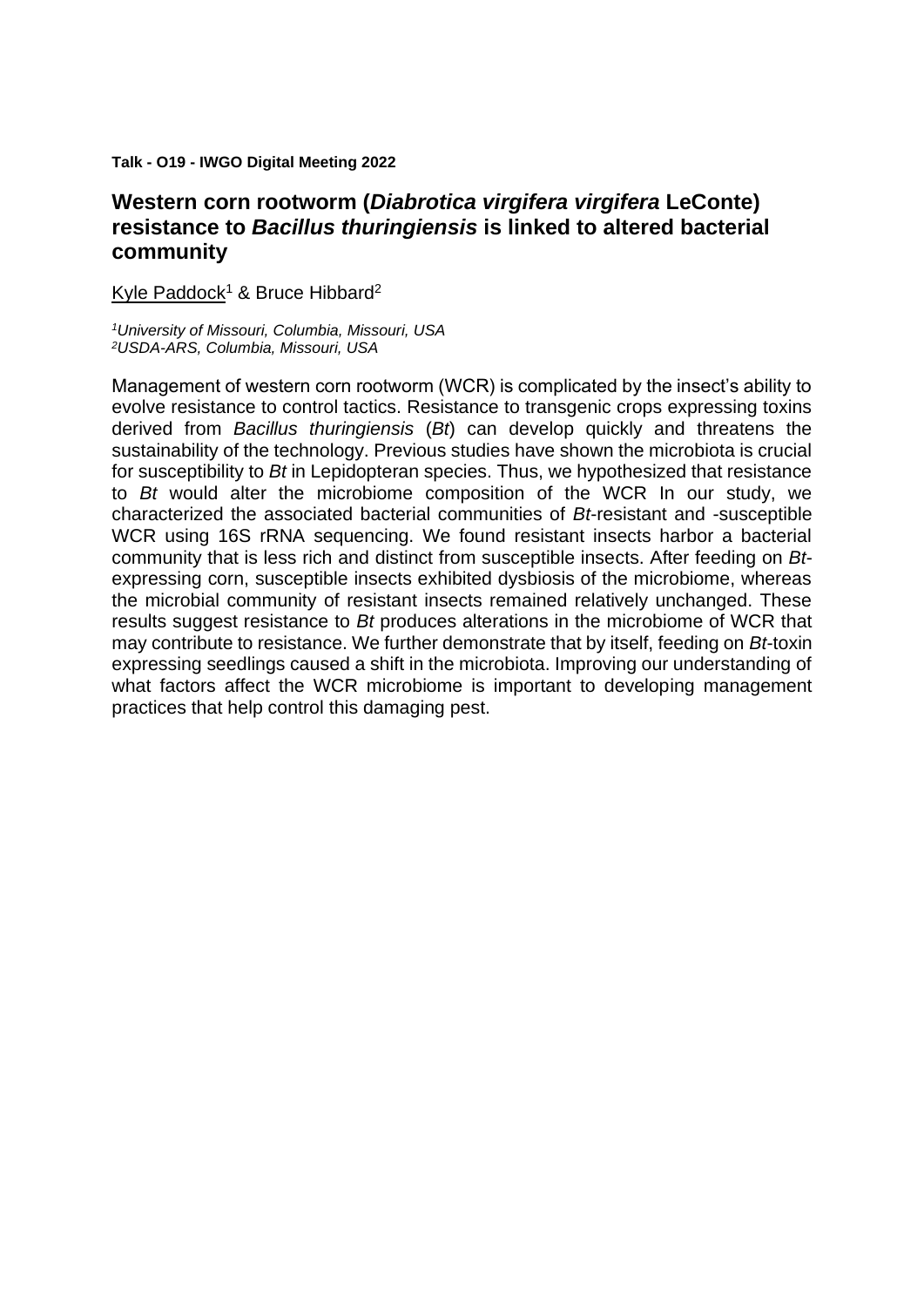**Talk - O20 - IWGO Digital Meeting 2022**

#### **Intersections between chemicals and biopesticides: seed coatings may obstruct resistance management plan for GMOs targeting western corn rootworm (***Diabrotica virgifera virgifera* **LeConte)**

Kyle Bekelja<sup>1</sup>, Kathleen Miller<sup>2</sup>, Christian Krupke<sup>2</sup> & Sally Taylor<sup>1</sup>

*<sup>1</sup>Virginia Polytechnic Institute and State University, Blacksburg, Virginia, USA <sup>2</sup>Purdue University, West Lafayette, Indiana, USA*

Nearly all maize seed (79-100%) in the United States (U.S.) includes a neonicotinoid seed treatment (NST) that is meant to provide insurance against sporadic, earlyseason insect pests. For key pests like the western corn rootworm (*Diabrotica virgifera virgifera* LeConte) (WCR), insecticidal proteins derived from a naturally-occurring soil bacterium, *Bacillus thuringiensis* (*Bt*), are expressed in plant tissues as an alternative to soil-applied insecticides. Maize expressing *Bt* proteins (i.e. *Bt* maize) is safe for applicators and non-target animals, and has dramatically reduced insecticide use for WCR and other pests. In response, the U.S. Environmental Protection Agency declared *Bt* technology a "public good" that should be preserved, and has since mandated the use of insect resistance management (IRM) strategies to prevent insect resistance, which poses the greatest threat to *Bt* technology. Current IRM strategies rely on non-*Bt* "refuge" plants, which are mixed with *Bt* plants at specified proportions (e.g. 5%). In theory, refuge plants allow enough *Bt*-susceptible insects to survive to overwhelm resistant phenotypes, prolonging the effectiveness of *Bt* traits. We know current refuge strategies are insufficient for WCR: instances of field-evolved resistance to all currently-available *Bt* traits have been documented, and others have shown that refuge plants produce small proportions of beetles relative to *Bt* plants. To make IRM worthwhile, it is necessary to determine why non-*Bt* refuges are failing to produce larger proportions of WCR. We conducted three years of field trials in two regions to test whether NSTs are interfering with beetle survival on refuge plants. While our results show that NSTs could affect refuge beetle proportions, likely depending on planting date, our principle finding was that refuge beetle proportions were extremely small, even in the absence of NSTs. We propose that IRM could be improved by increasing refuge size requirements in U.S. maize.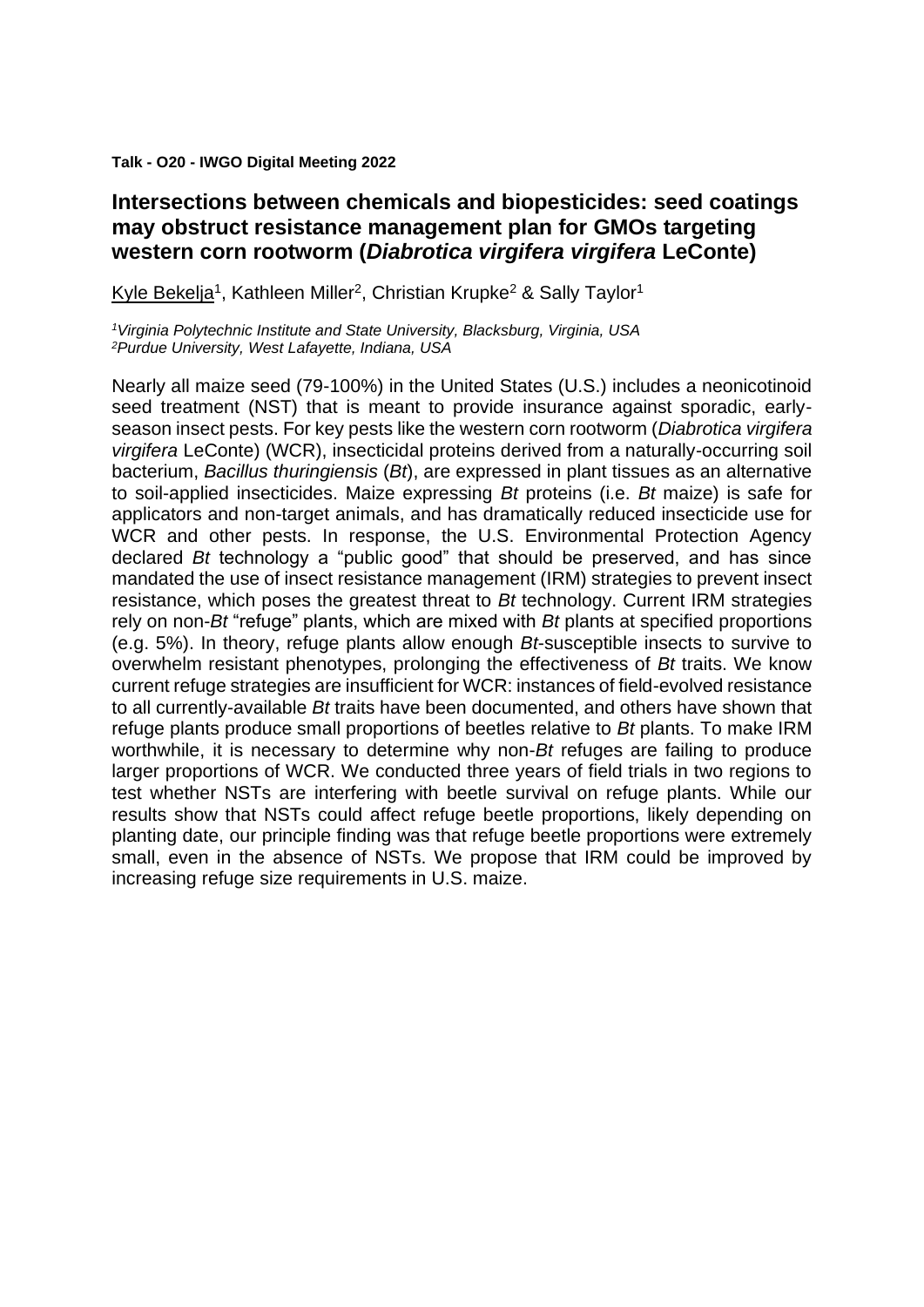**Talk - O21 - IWGO Digital Meeting 2022**

# **Nairobi, Kenya to host the 28th International Working Group on**  *Ostrinia* **and other Maize Pests (IWGO) Conference, 2023**

Ivan Rwomushana<sup>1</sup>, Morris Akiri<sup>1</sup> & Lilian Kiarie<sup>1</sup>

#### *<sup>1</sup>CABI, Nairobi, Kenya*

The IWGO has been meeting since 1968, with the 27th Conference taking place in Switzerland in 2019. The city of Nairobi, Kenya, now welcomes all delegates to attend the 28th IWGO Conference in 2023. This would be the first time that the conference would be held in Africa since its inception and demonstrates this is a truly global event. Kenya hosts numerous centres of research excellence undertaking biological control which provides opportunities to showcase the excellent research being undertaken on the continent. Importantly, holding the event in Kenya would increase representation by African based scientists to IWGO at different career stages. Nairobi is a major airline destination hub in Africa with over 11 million passengers/year and has excellent infrastructure within the city to move around. The city also boasts of high-end hospitality facilities comprising 7,000+ hotel rooms, in 3 to 5-star graded categories with negotiated corporate rates for groups such as IWGO. Kenya offers easy visa applications to visitors such as e-visas or visas on arrival. With a warm tropical climate most of the year, and English speaking, warm, hospitable and peaceful people, Kenya is listed among the top 80 travel destinations worldwide. The proposed venue of the conference shall be Kenya's centre of phytosanitary excellence hosted at the headquarters of the Kenya Plant Health Inspectorate Service (KEPHIS), a quiet hub at Karen on the outskirts of Nairobi. KEPHIS is the regulator of biological control in Kenya and offers visitors a tour of their facilities for sharing lessons. Before and after the conference, delegates are invited to indulge in the exquisite dining facilities available around the city, offering a variety of multicultural cuisines. All the "big five" that wildlife has to offer can be found in Kenya and we encourage delegates to plan to take some time off to bask on the white sand beaches of Mombasa. Nairobi, Kenya welcomes you for IWGO 2023.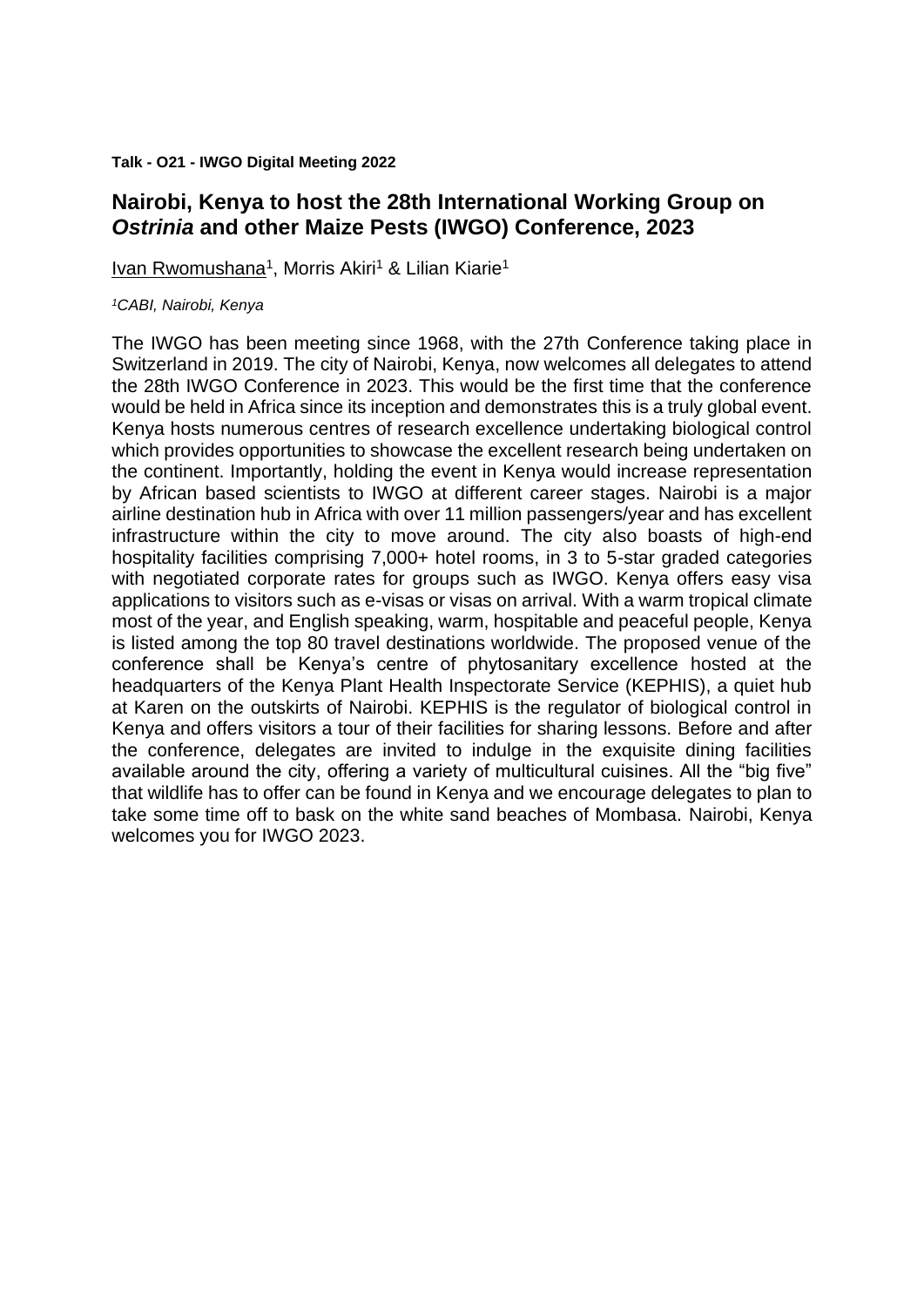# **Participants**

| <b>Family name</b> | <b>First</b><br>name | Organization                                                                                                | <b>City</b>                 | <b>State</b>    | <b>Country</b> |
|--------------------|----------------------|-------------------------------------------------------------------------------------------------------------|-----------------------------|-----------------|----------------|
| Abel               | Craig                | <b>USDA-ARS</b>                                                                                             | Ames                        | lowa            | <b>USA</b>     |
| Agboyi             | Lakpo Koku           | CABI                                                                                                        | Accra                       |                 | Ghana          |
| Batool             | Raufa                | Institute of Plant Protection, Chinese Academy of Agricultural Sciences                                     | Beijing                     |                 | China          |
| Bekelja            | Kyle                 | Virginia Polytechnic Institute and State University                                                         | Blacksburg                  | Virginia        | <b>USA</b>     |
| Bereczki           | Anna                 | SMAPPLAB Ltd.                                                                                               | Debrecen                    |                 | Hungary        |
| <b>Bunn</b>        | Dakota               | Illinois Institute of Technology                                                                            | Chicago                     | <b>Illinois</b> | <b>USA</b>     |
| <b>Burger</b>      | Regina               | <b>AGROLINE Bioprotect - fenaco Genossenschaft</b>                                                          | Aesch                       |                 | Switzerland    |
| Chen               | Haoliang             | Anhui-CABI Joint Laboratory for Agricultural Pest Control, Anhui<br><b>Academy of Agricultural Sciences</b> | Hefei                       |                 | China          |
| Clottey            | Victor               | <b>CABI</b>                                                                                                 | Accra                       |                 | Ghana          |
| Coates             | <b>Brad</b>          | <b>USDA ARS</b>                                                                                             | Ames                        | lowa            | <b>USA</b>     |
| Dopman             | Erik                 | <b>Tufts University</b>                                                                                     | Medford                     | Massachusetts   | <b>USA</b>     |
| Edwards            | Charles<br>Richard   | <b>Purdue University</b>                                                                                    | Woodstock                   | <b>Illinois</b> | <b>USA</b>     |
| Fentsyk            | Serhiy               | <b>Lithos Protect GmbH</b>                                                                                  | Ennsdorf                    |                 | Austria        |
| Frolov             | Andrei               | All-Russian Institute of Plant Protection                                                                   | St. Petersburg -<br>Pushkin |                 | Russia         |
| Guo                | Jingfei              | Institute of Plant Protection, Chinese Academy of Agricultural Sciences                                     | Beijing                     |                 | China          |
| Jin                | Tao                  | Environment and Plant Protection Institute, CATAS                                                           | Haikou                      |                 | China          |
| Jurat-Fuentes      | Juan Luis            | University of Tennessee                                                                                     | Knoxville                   | Tennessee       | <b>USA</b>     |
| Kenis              | Marc                 | <b>CABI</b>                                                                                                 | Delémont                    |                 | Switzerland    |
| Kuhlmann           | Ulli                 | <b>CABI</b>                                                                                                 | Delémont                    |                 | Switzerland    |
| Lacombe            | Ruben                | Syngenta                                                                                                    | Zwijnaarde                  |                 | Belgium        |
| Lata               | Dimpal               | Illinois Institute of Technology                                                                            | Chicago                     | Illinois        | <b>USA</b>     |